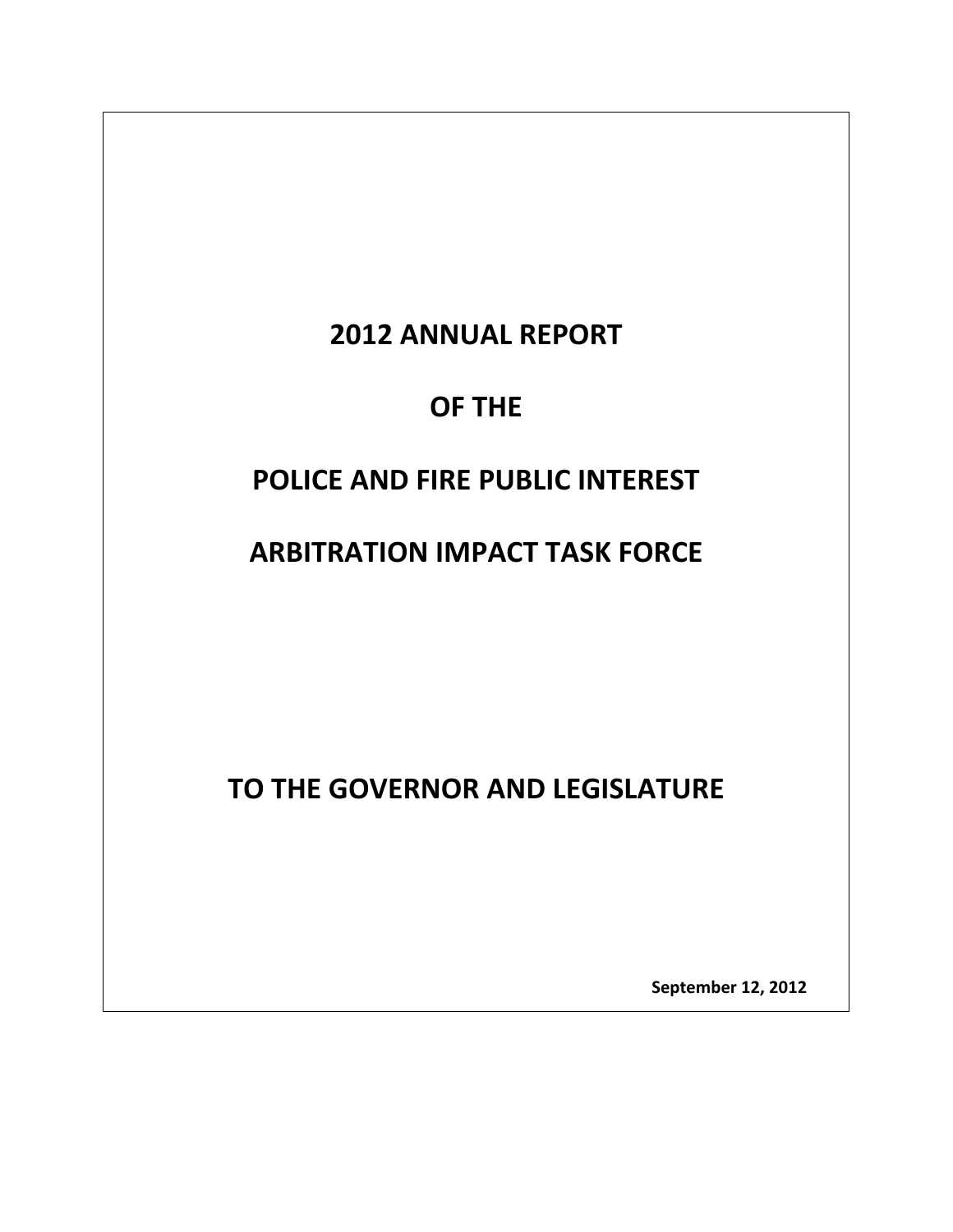The report below is hereby submitted pursuant to **N.J.S.A.** 34:13A-16.8, on behalf of the Police and Fire Public Interest Arbitration Impact Task Force (hereinafter referred to as the "Task Force"). The creation of the Task Force was part of P.L. 2010, c.105, which took effect on January 1, 2011. In that legislation, it provided that the Task Force shall be comprised of eight members as follows:

- (1) four to be appointed by the Governor;
- (2) two to be appointed by the Senate President; and
- (3) two to be appointed by the Speaker of the General Assembly.

A chairperson is selected from among the appointees of the Governor and a vice chairperson from among the appointees of the Legislature. The Chair of the Public Employment Relations Commission (PERC) shall serve as non-voting executive director of the task force. Appointments to the Task Force were to be made by January 31, 2011 and the Task Force was to meet initially within 60 days of the law's effective date.

# **Role of the Task Force**

*It shall be the duty of the task force to study the effect and impact of the arbitration award cap upon local property taxes; collective bargaining agreements; arbitration awards; municipal services; municipal expenditures; municipal public safety services, particularly changes in crime rates and response times to emergency situations; police and fire recruitment, hiring and retention; the professional profile of police and fire departments, particularly with regard to age, experience, and staffing levels; and such other matters as the members deem appropriate and necessary to evaluate the effects and impact of the arbitration award cap.. 1*

<sup>&</sup>lt;sup>1</sup> The Task Force anticipates that it will be able to address these criteria more specifically when it issues its next report. This report was delayed in the hopes of having some data based on awards under the 2% cap, but there currently is only one decision which is final, Borough of Seaside Park and PBA Local 182, Docket No. IA-2012-022. That award, however, did not issue until April 9, 2012 (and was not appealed) and, therefore, an analysis of its effect pursuant to the factors listed above could not yet be determined. This report reflects data through May 18, 2012.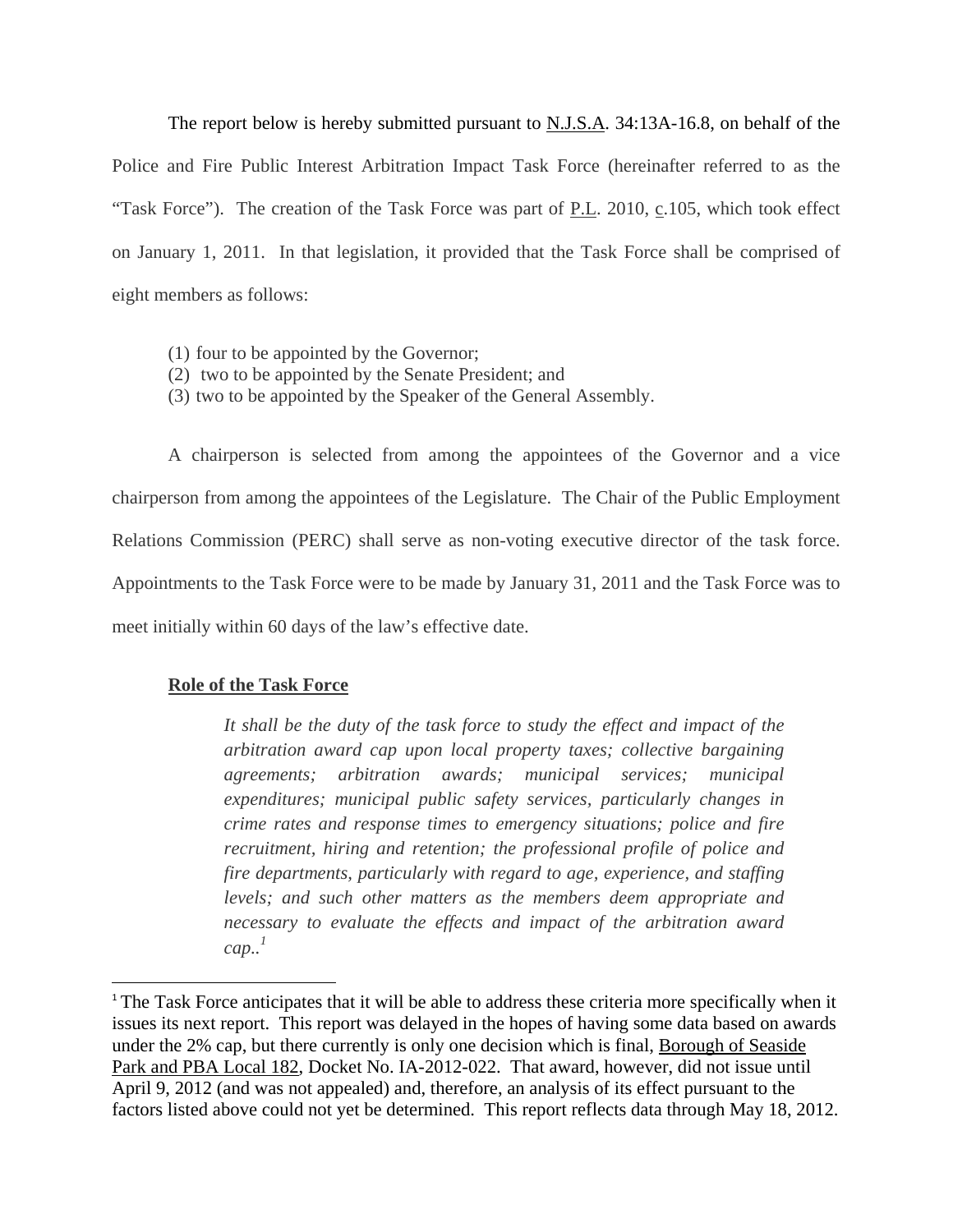*Specifically, the task force shall study total compensation rates, including factors subject to the arbitration award cap and factors exempt from the arbitration award cap, of police and fire personnel throughout the state and make recommendations thereon. The task force also shall study the interest arbitration process and make recommendations concerning its continued use in connection with police and fire labor contracts disputes. The task force shall make findings as to the relative growth in total compensation cost attributable to factors subject to the arbitration award cap and to factors exempt from the arbitration award cap, for both collective bargaining agreements and arbitration awards.*

## N.J.S.A. 34:13A-16.8(e).

The Task Force is required to report its findings, along with any recommendations it may have, to the Governor and the Legislature annually, on or before April 1 of each year. The Task Force's final report due on or before April 1, 2014 shall include, in addition to any other findings and recommendations, a specific recommendation for any amendments to the arbitration award cap. Upon the filing of its final report on or before April 1, 2014, the task force shall expire.

### **April 1, 2012 Report of the Task Force**

## A. Trends in Interest Arbitration and Impact of P.L. 2010 c. 105

# **1. Petitions Filed for Interest Arbitration**

As the chart attached hereto at **Tab A** indicates, the number of cases submitted for interest arbitration in calendar year 2011 dropped dramatically from the prior year. From the peak of 121 filings in 2010, PERC received only 23 new filings in 2011. This represents an almost 81% drop in the number of filings and differs significantly from the prior five years, during which filings topped 100 cases in each of those years. While there is no direct evidence to explain the drop in filings, the Task Force believes some of this may be attributed to uncertainty by the parties over the applicability of the new procedural rules and 2% base salary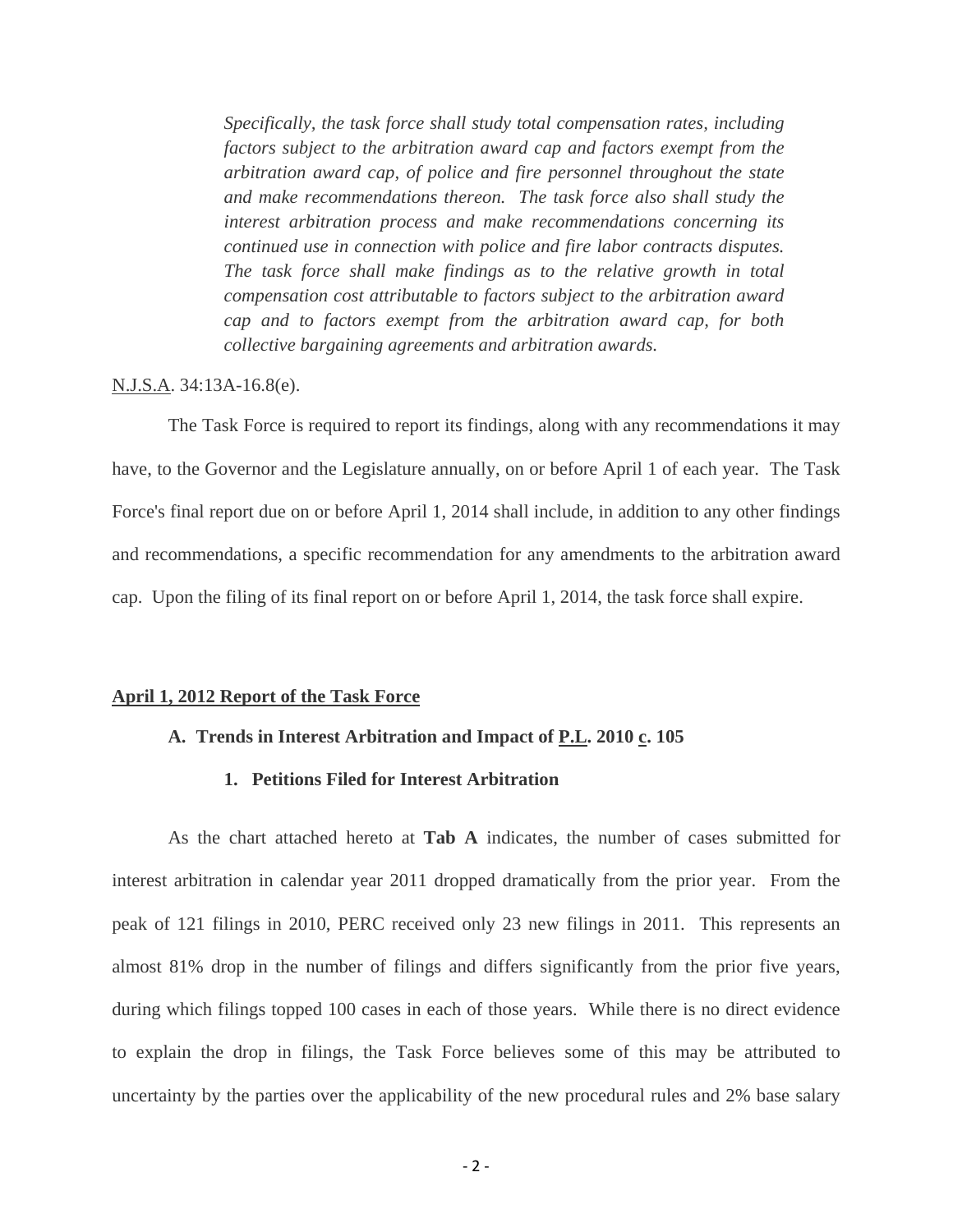cap imposed by P.L. 2010 c. 105. PERC responded to many inquiries from affected parties and issued the FAQs attached at **Tab B** to help explain how parties might be impacted once the law took effect on January 1, 2011.

## **2. Interest Arbitration Cases Disposed of During Calendar Year 2011**

At the time the changes to the interest arbitration law took effect, PERC had a backlog of cases that were not covered by the new procedural time lines for completing an interest arbitration case. In calendar year 2011, interest arbitrators disposed of 124 cases, the highest rate of disposal in the last five years. See **Tab C** attached. This was achieved through PERC's improved case management and efforts to achieve resolution of long outstanding cases. One of the main concerns PERC had been made aware of, prior to the change in the law, was the amount of time, and the cost related to an interest arbitration proceeding. Once a case was in the hands of an interest arbitrator, however, PERC could not force a speedier resolution of outstanding cases. Those delays were one of the justifications for placing hard deadlines on the completion of an interest arbitration proceeding and related appeals of awards to PERC.

Since PERC only received 23 new interest arbitration filings in 2011, its backlog has significantly diminished. Compare those factors with 2010 when 115 arbitration cases were completed but 121 new cases were opened.

As a result of the drop in new filings, and resolution of outstanding cases, the number of interest arbitration cases open at the start of 2012 dropped precipitously. At the start of 2012, 85 interest arbitrations remained open, compared to 187 at the start of 2011 and 181 at the start of 2010. See **Tab D** attached.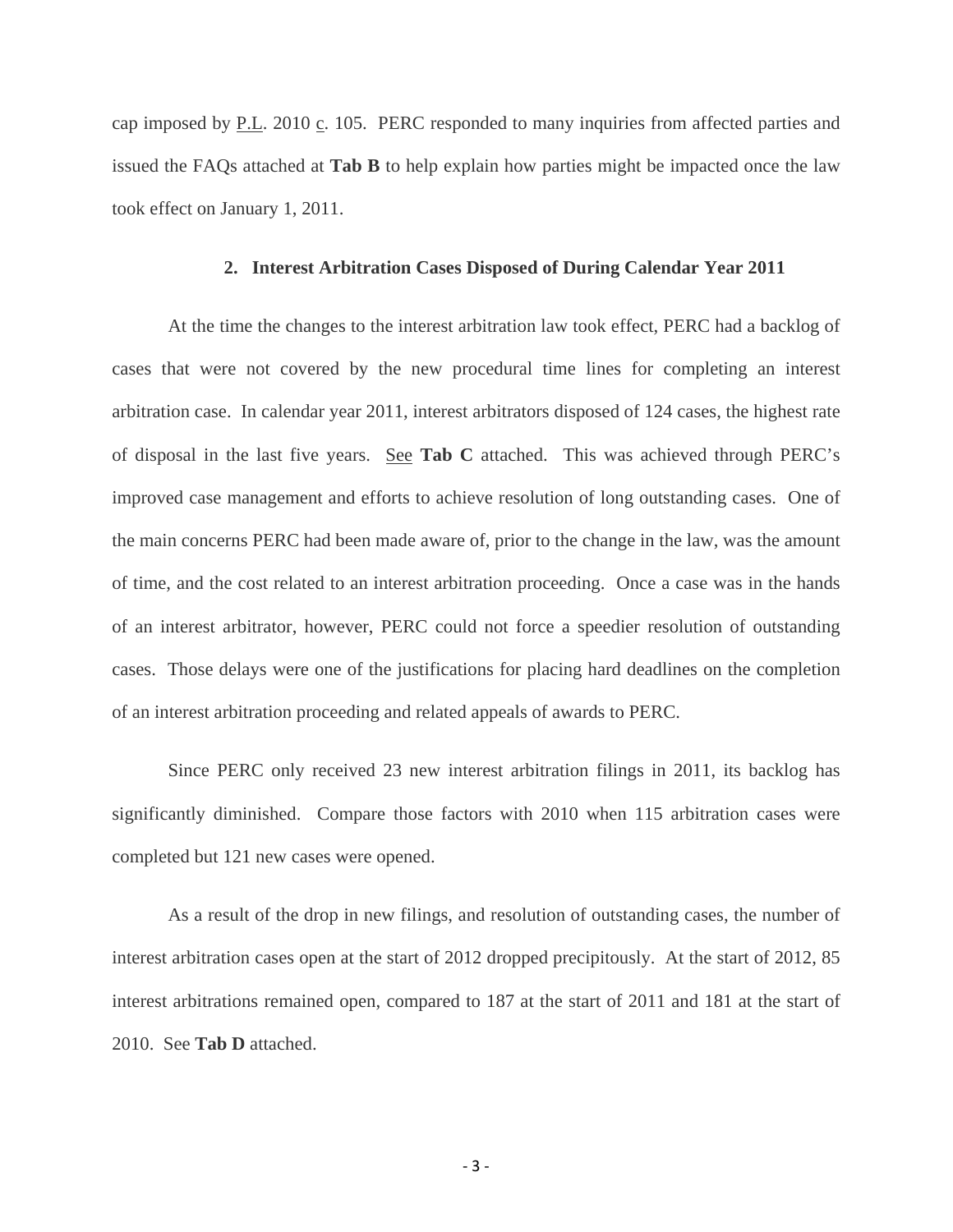### **3. Appeals**

In the past two years, PERC has experienced a dramatic increase in the number of appeals from interest arbitration awards. See **Tab E** attached. In 2010, PERC saw a 300% increase in appeals from 2009 (5 to 15) and an additional 17 appeals have been filed in 2011. There is no conclusive data to explain the rise in the number of appeals.

## **B. Reporting of Data**

The Task Force has addressed one of its concerns about contract reporting and availability of information. In our 2011 report, we made recommendations to PERC regarding the compilation and reporting of interest arbitration awards. On PERC's web site, www.state.nj.us/perc, the list of public sector labor agreements has expanded as a result of those efforts. The Division of Local Government Services ("DLGS") in the Department of Community Affairs has circulated notices to every municipality, county and other public employers within their jurisdiction to remind them of their obligation to provide PERC with electronic copies of current public sector collective negotiations agreements. By having this information readily available on a public web site, parties will instantly have available comparative contract information from multiple entities in the event of an interest arbitration filing. As noted previously, this obligation already existed for all public sector labor agreements (not just police and fire contracts) under N.J.S.A. 34:13A-8.2 (which requires public employers to "file with the commission a copy of any contracts it has negotiated with public employee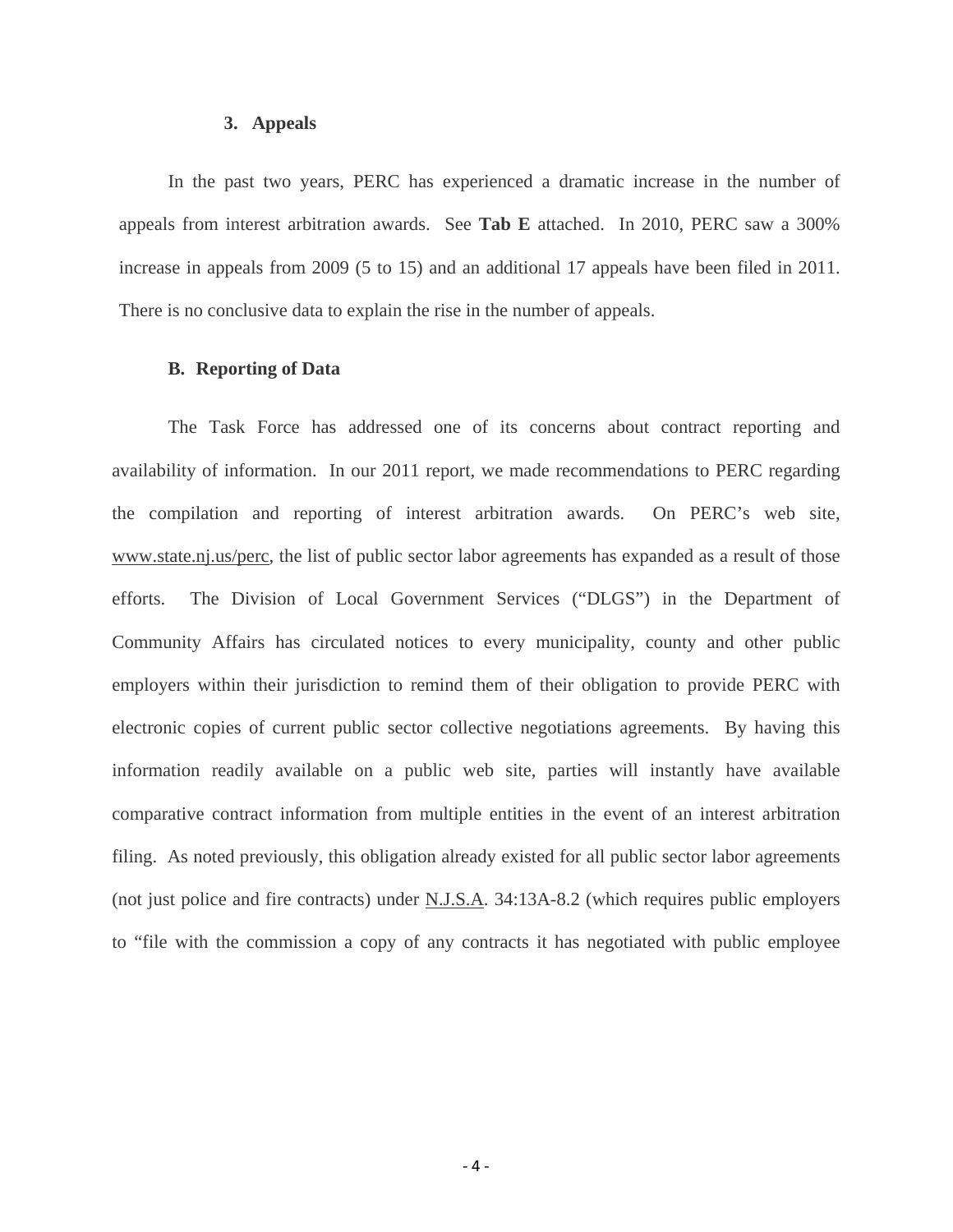representatives following the consummation of negotiations.").2 Attached hereto at **Tab F** is a copy of the notice PERC is sending to municipalities which requires certification of submission of all current collective negotiations agreements to PERC as a condition of budget submission to DLGS.

# **C. Contract Summary Information**

One of the most difficult items to assess in the past, for police and fire agreements, was the actual cost of the contract. The Task Force is committed to developing a system that reports, as closely as possible, the total cost (increase to base salary) of a labor contract. Attached hereto at **Tab G** is a summary form PERC is requiring public employers to complete when it reaches a new police/fire labor agreement.<sup>3</sup> As noted in the attachment, the Task Force is seeking detailed data identifying what "base salary"<sup>4</sup> items existed in the expired collective negotiations agreement and the total cost of those items in the 12 months preceding expiration of the collective negotiations agreement. The form then asks the employer to identify the percentage and dollar impact that will be caused, for any adjustments to the identified base salary items, for the duration of the successor collective negotiations agreement. Moreover, employers are to

 $2$ N.J.S.A. 34:13A-16.8(d)(2) also provides that, in order to facilitate the work of the task force, PERC is required to post on its website all collective negotiations agreements and interest arbitration awards entered or awarded after the date of enactment, including a summary of contract or arbitration award terms in a standard format developed by the Public Employment Relations Commission to facilitate comparisons. All collective negotiations agreements and any side bar agreements shall be submitted to PERC within 15 days of agreement execution.

<sup>&</sup>lt;sup>3</sup> This information, as well as the instruction sheet for employers, is already available on PERC's web site. www.state.nj.us/perc

<sup>&</sup>lt;sup>4"</sup>Base Salary" is defined in  $N.J.S.A. 34:13A-16.7(a)$  as the salary provided pursuant to a salary guide or table and any amount provided pursuant to a salary increment, including any amount provided for longevity or length of service. It also shall include any other item agreed to by the parties, or any other item that was included in the base salary as understood by the parties in the prior contract. Base salary shall not include non-salary economic issues, pension and health and medical insurance costs.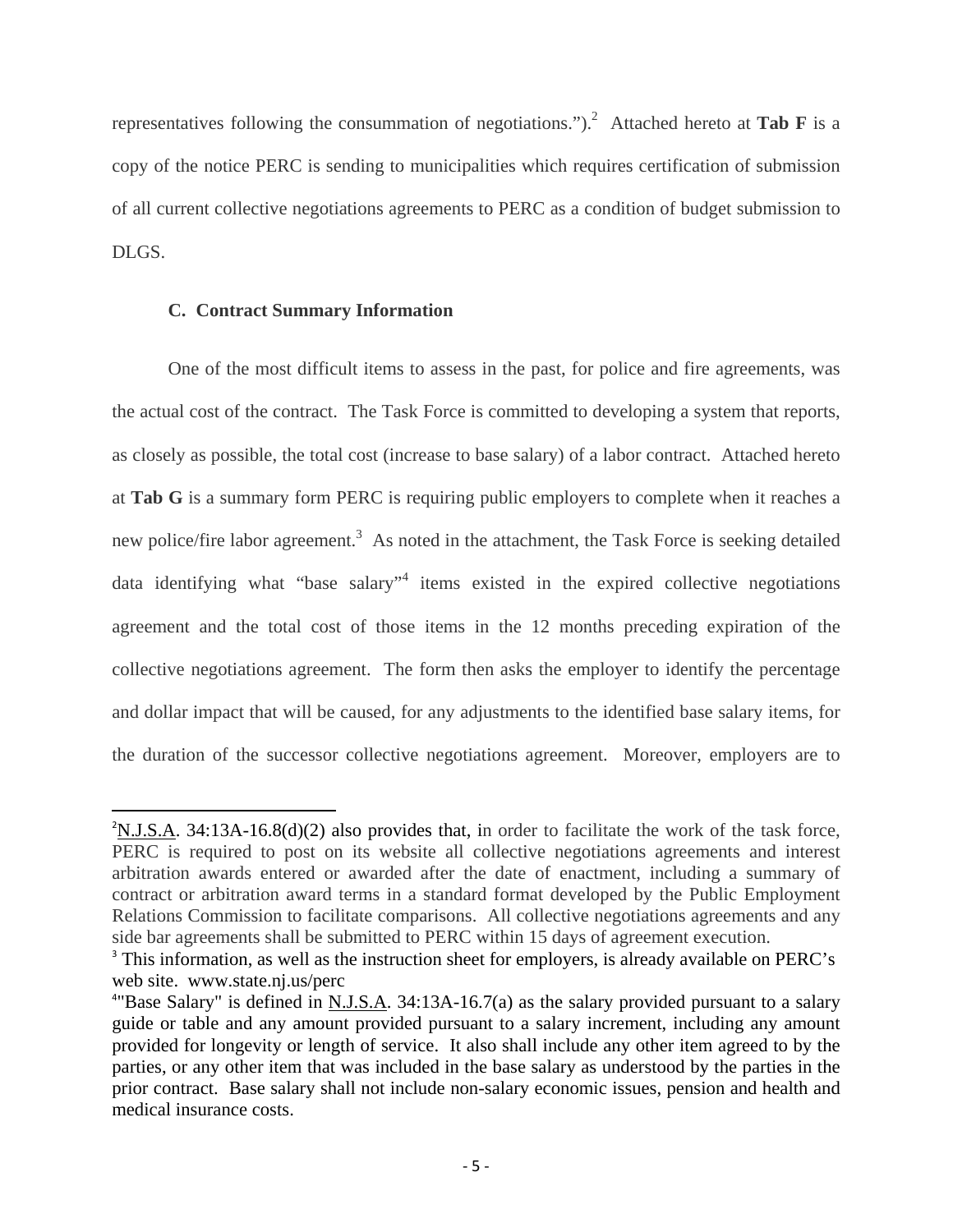provide information about the cost of other financial benefits provided employees, the cost of health insurance (and contribution levels).<sup>5</sup>

Currently, PERC does not have all of this information in its possession when it publishes its salary increase analysis of police and fire awards. For example, in 2011, it reported that the average salary increase from interest arbitration awards that year was 2.05% and the average salary increase in voluntary settlements reported that year was 1.87%. Those numbers, however, do not report, in most instances, the total percentage increase to base salary costs caused by such things as step increments and longevity payments. One purpose of the new law was to better identify and recognize those often hidden, but significant, increases to the public employer's budget.

## **D. Alternate Dispute Resolution and Voluntary Settlements**

It is anticipated that parties which might be subject to the 2.0% cap may try to reach more voluntary agreements, or use mediation and fact-finding prior to filing for interest arbitration. PERC has witnessed an increase in the number of requests for assignment of mediators and factfinders compared to prior years (4 impasse filing in 2010 and 22 impasse filings in 2011).

One of the items that the Task Force will continue to review in the coming year is the increase in requests for mediation and fact-finding as compared to the same time period prior to enactment of the new interest arbitration statute. The Task Force will also review the relationship between voluntary settlements and interest arbitration awards subject to the 2% cap. Further, we will need to review whether PERC's resources for mediation and fact-finding need to be adjusted and how the new procedures for appeals of interest arbitration awards are working.

<sup>&</sup>lt;sup>5</sup>Public employers under the State Health Benefits Plan and subject to **P.L.** 2011 c. 78 should have no difficulty completing this section of the form.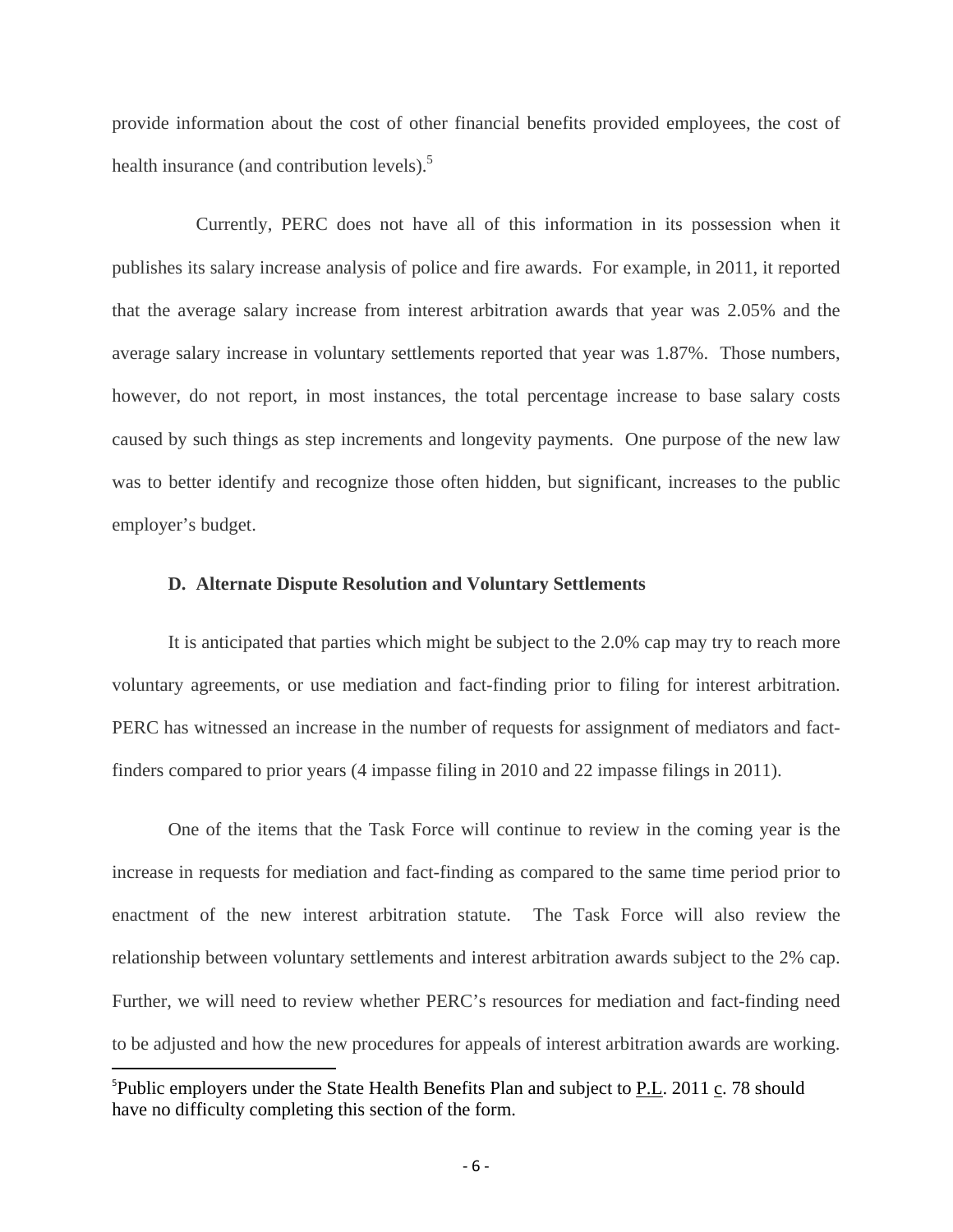### **E. Number of Interest Arbitrators Available and Arbitration Costs**

Pursuant to N.J.S.A. 34:13A-16(f)(6), the total cost of services of an arbitrator shall not exceed \$7,500.00. That requirement is in full effect for all interest arbitrations filed after January 1, 2011. PERC's most recent data revealed that the average cost of an interest arbitrator (for cases not subject to P.L. 2010 c. 105) was \$17,942 in 2009; \$17,742 in 2010 and \$14,384 in 2011.

At this time, PERC currently has seven (7) trained interest arbitrators who are randomly assigned by computer to interest arbitration matters under the cost limitations of P.L. 2010 c. 105. The Task Force will continue to review the number of trained arbitrators available for this panel.

### **F. Future Issues for Analysis**

N.J.S.A. 34:13A-16(f)(5) provides now that the decision of an interest arbitrator shall be rendered within 45 days of PERC's assignment of an arbitrator. Further, N.J.S.A. 34:13A- $16(f)(5)(a)$  provides that appeals of an award to PERC must be filed within seven (7) days of receipt of an award and the Commission's decision must be rendered no later than 30 days after the filing of the appeal with PERC. The Task Force fully understands the need for finite deadlines on the interest arbitration and appeal process. In our discussions, the Task Force will continue to analyze the current deadlines to determine whether they are too restrictive to allow time to adequately prepare, present and brief a case before an arbitrator (and for a comprehensive award to be rendered). Additionally, the Task Force will review the time for processing appeals by PERC to determine whether the current 30 day period allows PERC sufficient time to review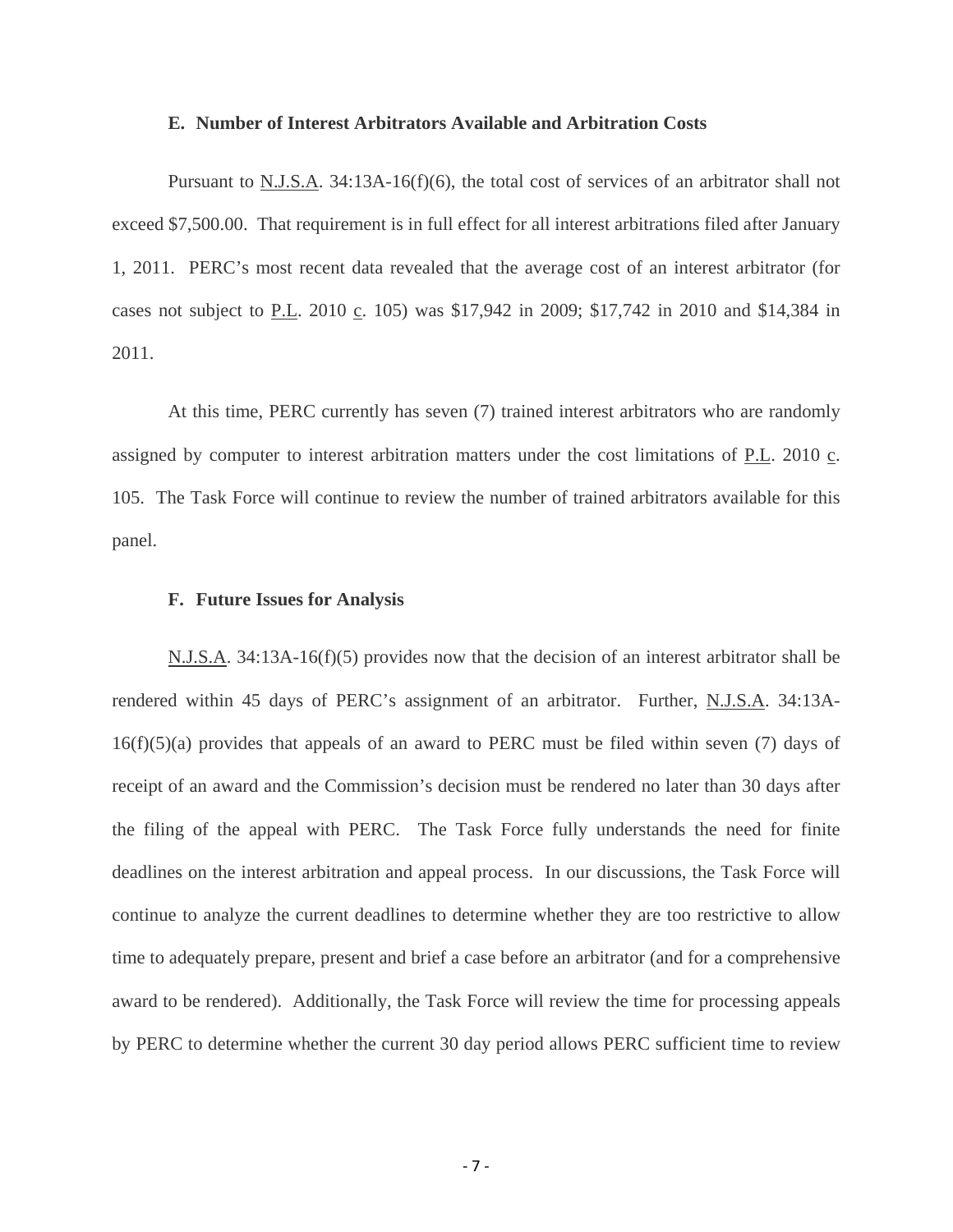an appeal, render a comprehensive decision and fit within the Commission's statutory notice requirements, meeting schedules and agenda planning.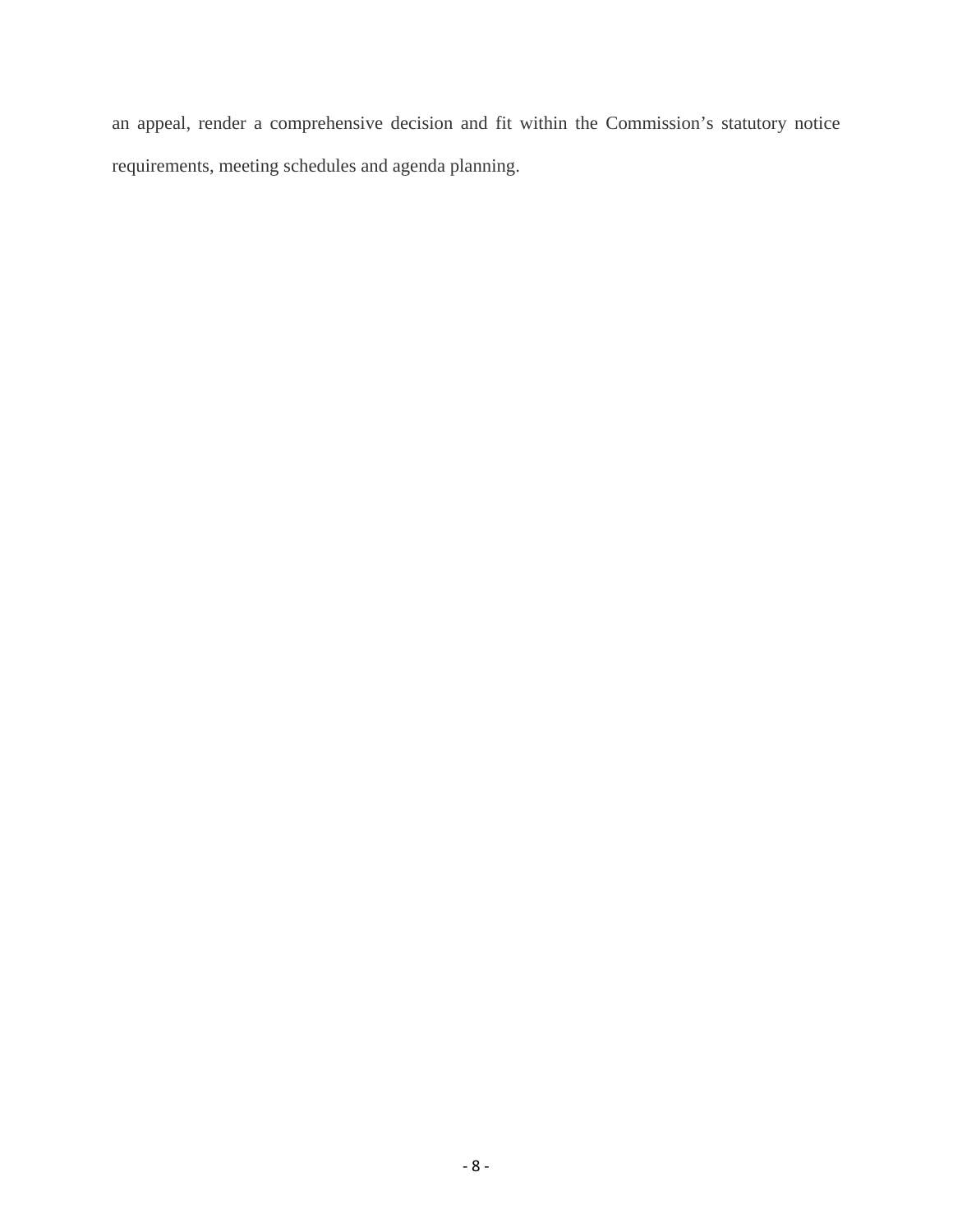# **Appendix**

| Tab A            | Chart of Interest Arbitration Petitions Filed during Calendar Year |
|------------------|--------------------------------------------------------------------|
| Tab $B-1 - B-7$  | Frequently Asked Questions – Interest Arbitration Procedures       |
| Tab <sub>C</sub> | Chart of Interest Arbitration Disposed during Calendar Year        |
| Tab D            | Chart of Interest Arbitration Cases Open at Start of Calendar Year |
| Tab E            | Chart of Interest Arbitration Appeals Data during Calendar Year    |
| Tab F            | Notice to Public Employers – Public Sector Contracts               |
| Tab G            | Police and Fire Collective Bargaining Agreement Summary Form       |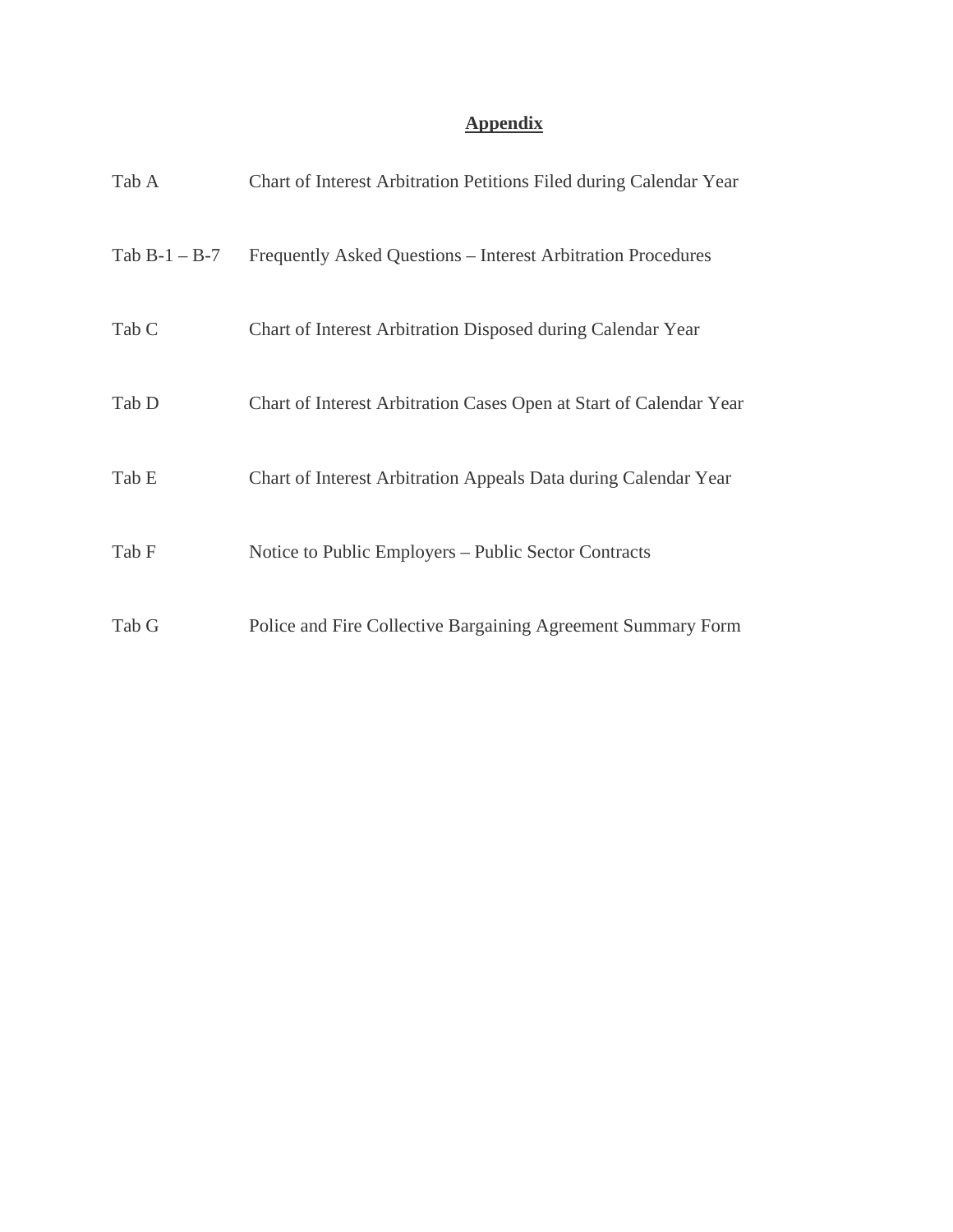# **POLICE AND FIRE PUBLIC INTEREST ARBITRATION TASK FORCE MEMBERS**

# **Members**

David Cohen, Esq. – Chair Director of Office of Employee Relations State of New Jersey

Robert A. Fagella, Esq. – Vice Chair Zazzali, Fagella, Nowak, Kleinbaum & Friedman

Robert M. Czech Chair & CEO Civil Service Commission State of New Jersey

Ronald Bakley NJ State Fraternal Order of Police

William J. Lavin President New Jersey State Firefighters

Dominick Marino Professional Firefighters Association of New Jersey International Association of Fire Fighters

Thomas Neff Director, Division of Local Government Services Department of Community Affairs State of New Jersey

Hon. Declan O'Scanlon, Jr. Assemblyman

# **Staff**

P. Kelly Hatfield Chair Public Employment Relations Commission Task Force Executive Director (non-voting)

Lorraine H. Tesauro Director of Conciliation & Arbitration Public Employment Relations Commission PERC Staff Liaison to Task Force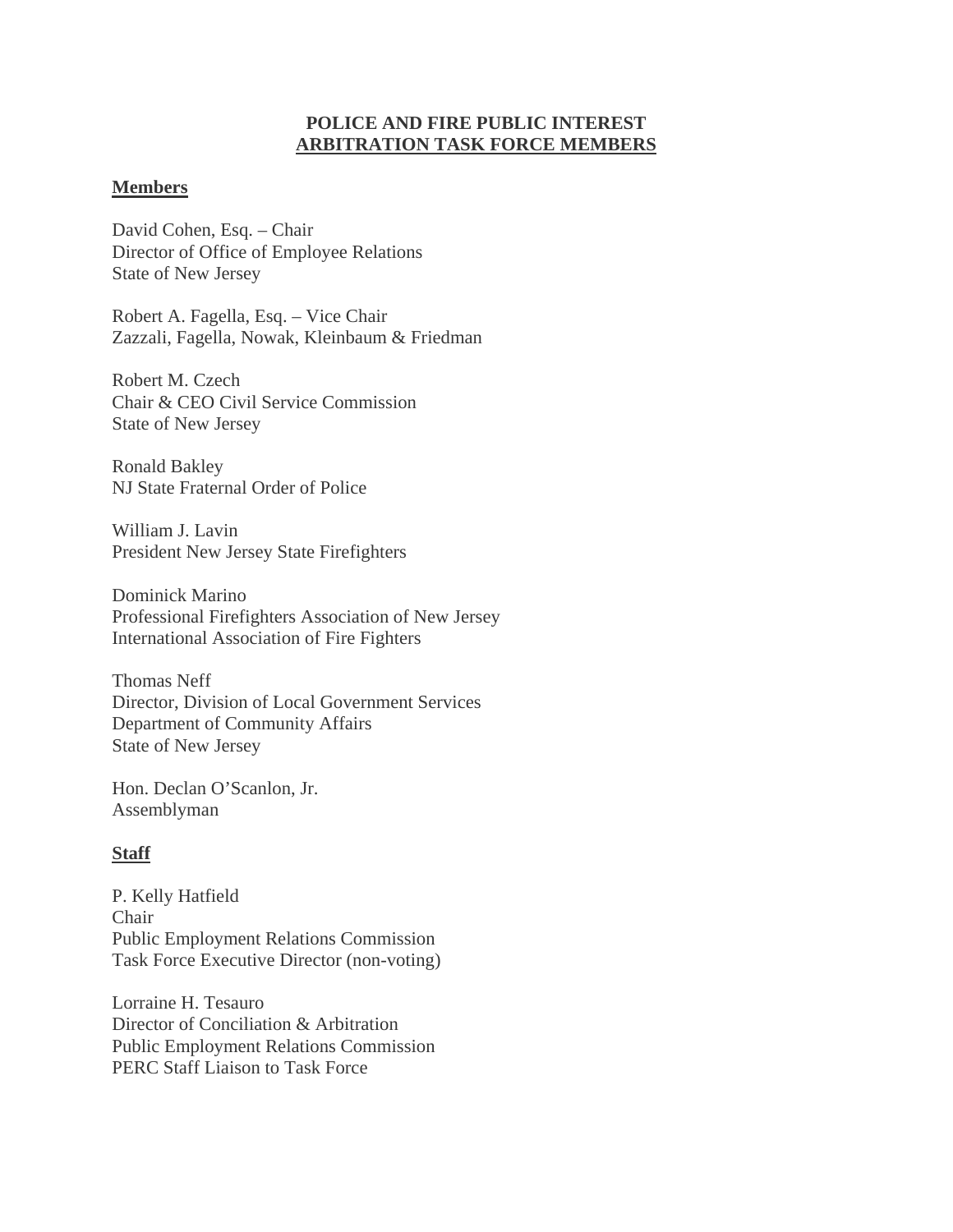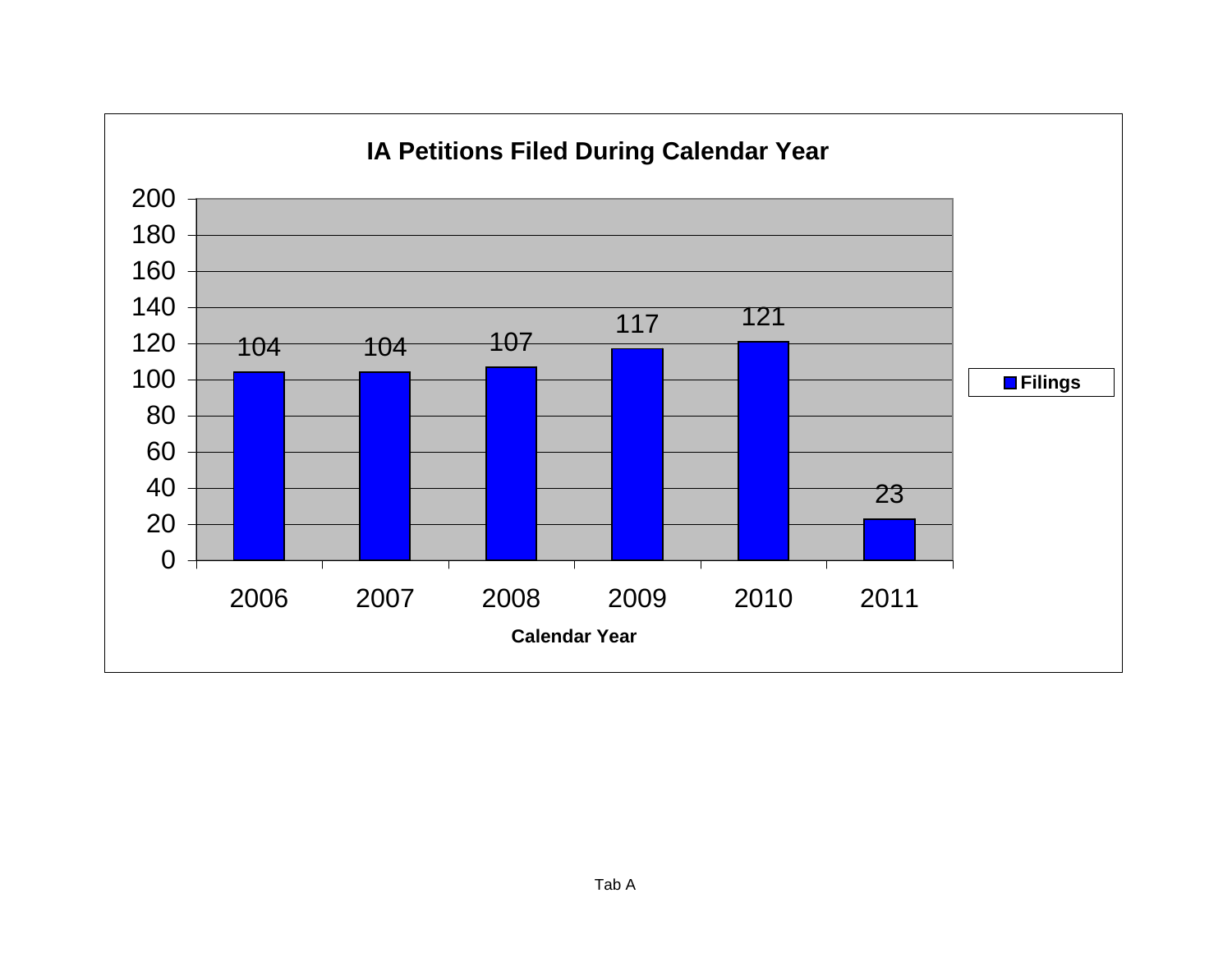# **Frequently Asked Questions Interest Arbitration Procedures**

**Introduction: This document is intended to inform parties to the interest arbitration process about the impact of amendments to the interest arbitration law (N.J.S.A. 34:13A-14a et seq.) made by the passage of P.L. 2010, Ch. 105, effective January 1, 2011. The law may be viewed through this link:**

[http://www.njleg.state.nj.us/2010/Bills/A3500/3393\\_R1a.HTM](http://www.njleg.state.nj.us/2010/Bills/A3500/3393_R1a.HTM)

- **1 Q Do all of the Commission's current rules reflect the December 2010 changes to the interest arbitration statute?**
	- A No. However the Commission will engage in rulemaking to conform its rules to the recent statutory changes. In the meantime, parties should refer to the statute and these frequently asked questions.
- **2 Q What if a party refuses to negotiate prior to the expiration of the contract?**
	- A The new law expressly provides that either party may, prior to contract expiration, file an unfair practice charge with the Commission alleging that the other party is refusing to negotiate in good faith. The Commission shall order the non-prevailing party to bear all legal and administrative costs associated with the filing and resolution of the charge. Impasse resolution procedures will not be delayed by the processing of the charge.<sup>1</sup>
- **3 Q When may the employer or employee organization file for interest arbitration?**
	- A The earliest filing date continues to be on or after the date on which their collective negotiations agreement expires. 2
- **4 Q Does the law change the method for filing an interest arbitration petition?**
	- A The method of filing for interest arbitration is unchanged, as is the requirement that both parties pay filing fees. As conventional arbitration is the only terminal procedure under the new law, the form for filing an interest arbitration petition is being changed to omit the choice of alternative types of interest arbitration. Hard copies of the new form will be available upon request. It may also be downloaded from the Commission's web site ([http://www.state.nj.us/perc/NJ\\_PERC\\_Petition\\_to\\_Initiate\\_C](http://www.state.nj.us/perc/NJ_PERC_Petition_to_Initiate_Compulsory_Interest_Arbitration_-_Form.pdf) ompulsory Interest Arbitration - Form.pdf).<sup>3</sup>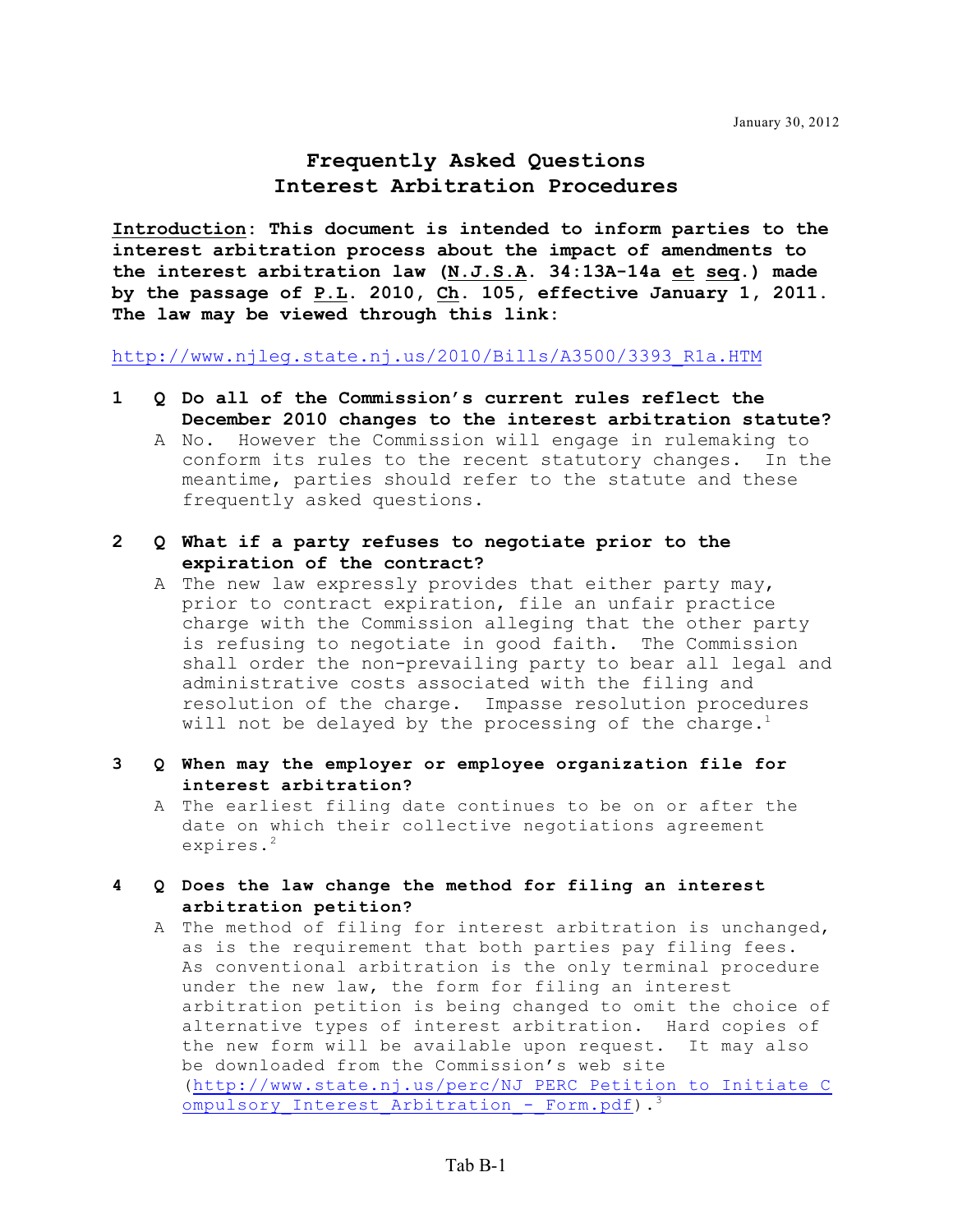#### **5 Q When must a response to a petition be filed?**

A The non-petitioning party shall notify the Commission in writing of all issues in dispute within five days of receipt of the petition. 4

#### **6 Q When and how are arbitrators selected?**

A On the first business day after the Commission receives a petition, the Commission shall select an arbitrator using a computer program that will make a random selection from its special panel of interest arbitrators.<sup>5</sup> Mutual selection of an interest arbitrator is no longer permitted.

#### **7 Q May the parties still invoke mediation or fact-finding?**

- A Yes, but those proceedings terminate immediately upon the filing of an interest arbitration petition. 6
- **8 Q What is the terminal procedure in interest arbitration?**
	- A The unsettled issues shall be determined by conventional arbitration only.<sup>7</sup>
- **9 Q What are the parties' responsibilities at an arbitration hearing?**
	- A The parties shall submit their final offers on economic and non-economic issues in dispute. In addition to presenting evidence relevant to the nine statutory factors that an arbitrator must consider in rendering an award, all parties shall introduce evidence regarding the limitations imposed upon the local unit's property tax levy and present written estimates of the financial impact of their last offer on the taxpayers with the submission of their last offer.<sup>8</sup>

#### **10 Q When must an arbitration award be issued?**

A The arbitrator shall issue an award within 45 days of assignment. $^9$  An arbitrator who fails to render a timely award shall be fined \$1,000 for each day the award is late. 10

#### **11 Q When will the award be implemented?**

A An arbitrator's award shall be implemented immediately. $^{\rm 11}$ 

- **12 Q How can a party appeal an arbitration award that is issued after January 1, 2011, but was docketed under the former law?**
	- A For any award received after January 1, 2011, within seven days of receiving an award, an aggrieved party may file a notice of appeal with the Commission. As a decision on an appeal must be issued within 30 days, the Commission has suspended application of the briefing schedule in N.J.A.C. 19:16-8.1. The appellant shall file an original and nine copies of a brief along with its notice of appeal. The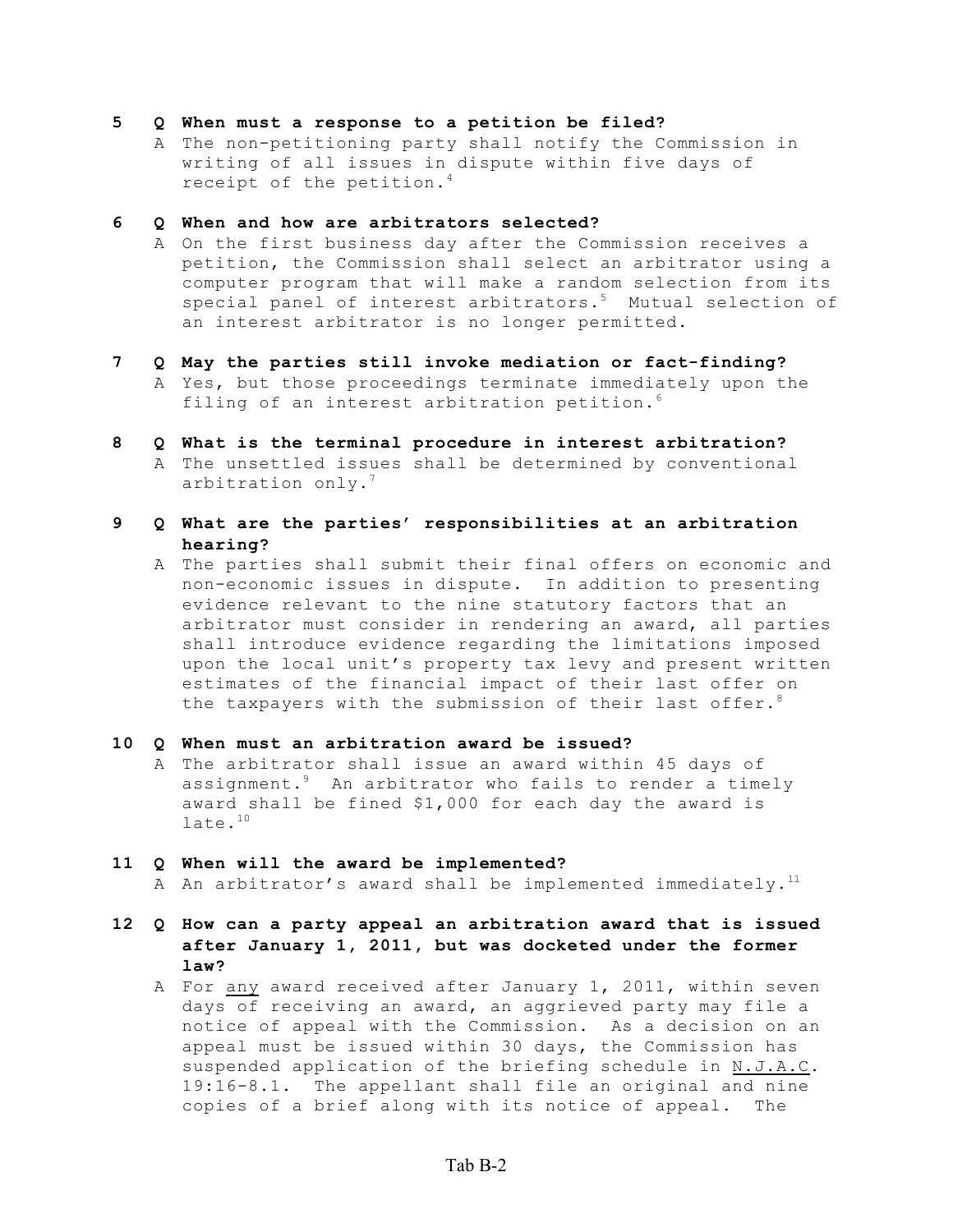respondent has seven days to file any cross-appeal or its answering brief.<sup>12</sup>

#### **13 Q When will the Commission decide an appeal?**

A The Commission's decision shall be rendered no later than 30 days after the filing of the appeal with the Commission. 13

## **14 Q What about a scope of negotiations dispute that arises during an interest arbitration proceeding?**

A In addition to the rules that are superceded by the recent statutory changes, the Commission has suspended application of N.J.A.C. 19:16-5.7(h), which prohibits an arbitrator from rendering a decision on any issue which is the subject of a petition for scope of negotiations determination filed with the Commission. The requirement that an arbitrator issue a decision within 45 days of assignment precludes application of this rule. Any scope of negotiations dispute can be decided by the Commission as part of any appeal of an arbitration award.

## **15 Q What are the costs?**

A The parties share equally in the costs of arbitration. The arbitrator's fee shall not exceed \$1,000 per day and the total cost of the services of the arbitrator shall not exceed \$7,500. If the parties cancel an arbitration hearing without good cause, the arbitrator may impose a \$500 fee. The parties shall share equally in paying that fee if the request to cancel or adjourn is a joint request. Otherwise, the party causing such cancellation shall be responsible for payment of the entire fee.<sup>14</sup>

## **16 Q What are the statutory restrictions on the economic components of an arbitration award?**

A. If the contract expires on January 1, 2011 or any date thereafter until April 1, 2014, then the 2% cap on arbitration applies and,

1. An arbitrator shall not issue any award which, on a an annual basis, increases base salary items by more than 2.0 percent of the aggregate amount expended by the public employer on the bargaining units base salary items in the twelve months immediately preceding the expiration of the collective negotiations agreement.

2. The parties may agree or the arbitrator may decide to distribute the aggregate monetary value of the award over the term of the collective negotiation agreement in unequal annual percentages.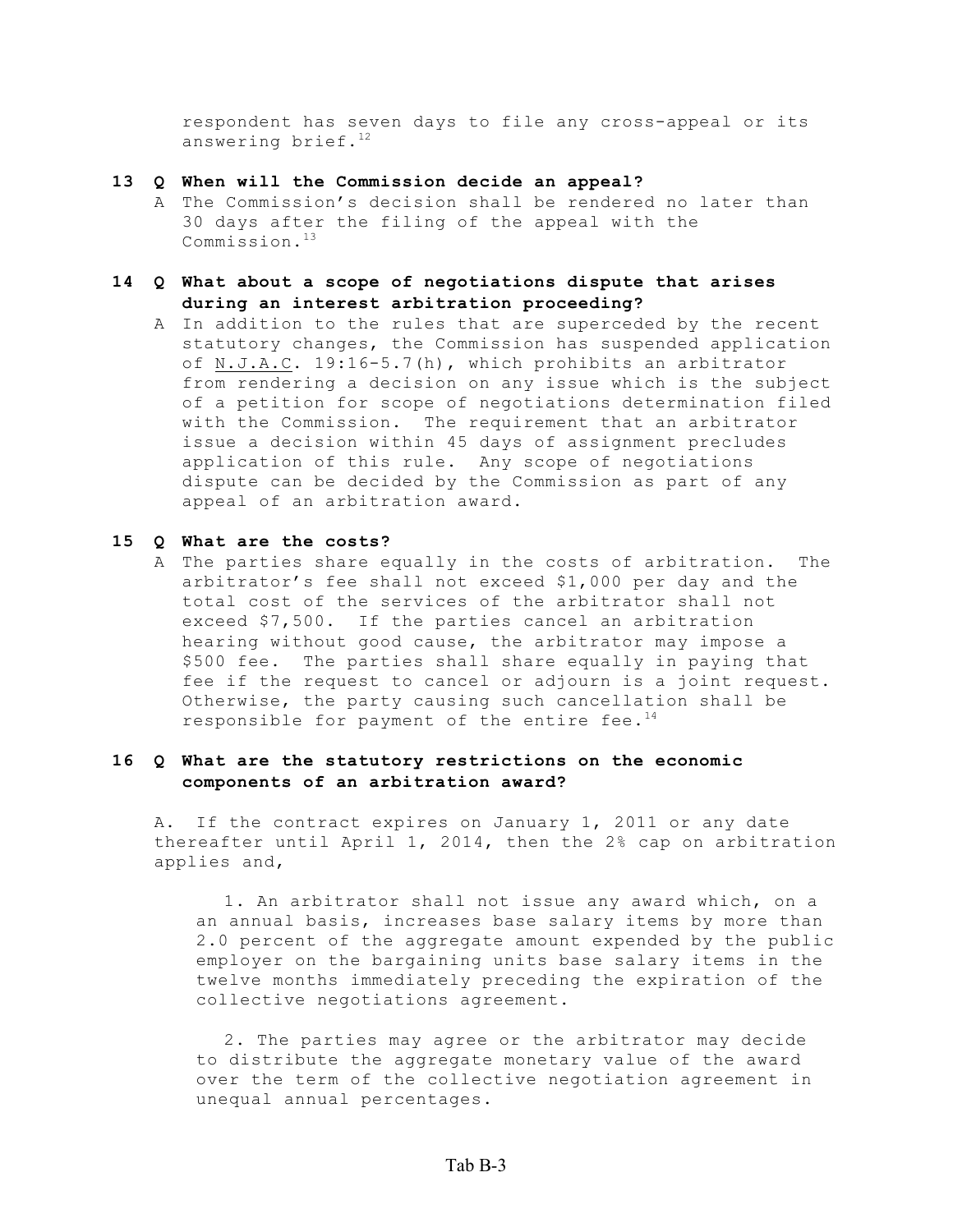3. No new monetary items shall be introduced. An award of an arbitrator shall not introduce base salary items and non-salary economic issues that were not included in the prior collective negotiations agreement. $^{15}$ 

B. Beginning April 1, 2014, the 2.0% arbitration cap shall become inoperative for all parties except those whose contracts expired prior to April 1, 2014 but for whom a final settlement has not been reached. When final settlement in all such negotiations is reached, the 2.0% arbitration cap shall expire. 16

C. In the case of a party that entered into a contract that expires on January 1, 2011 or any date thereafter until April 1, 2014, and where the terms of that contract otherwise meet the criteria set forth in the 2% arbitration cap, that party shall not be subject to the 2% arbitration cap when negotiating a future contract. $^{17}$ 

#### **17 Q What is the definition of "base salary"?**

- A. "Base salary" includes:
	- 1. The salary set forth in a salary guide or table and any amount provided for salary increments.
	- 2. Any amount provided for longevity or length of service.
	- 3. It also shall include any other item agreed to by the parties, or any other item that was included in the base salary as understood by the parties in the prior contract.
	- 4. Base salary shall not include non-salary economic issues, pension and health and medical insurance costs.
	- 5. "Non-salary economic issues" means any economic issue that is not included in the definition of base salary.)<sup>18</sup>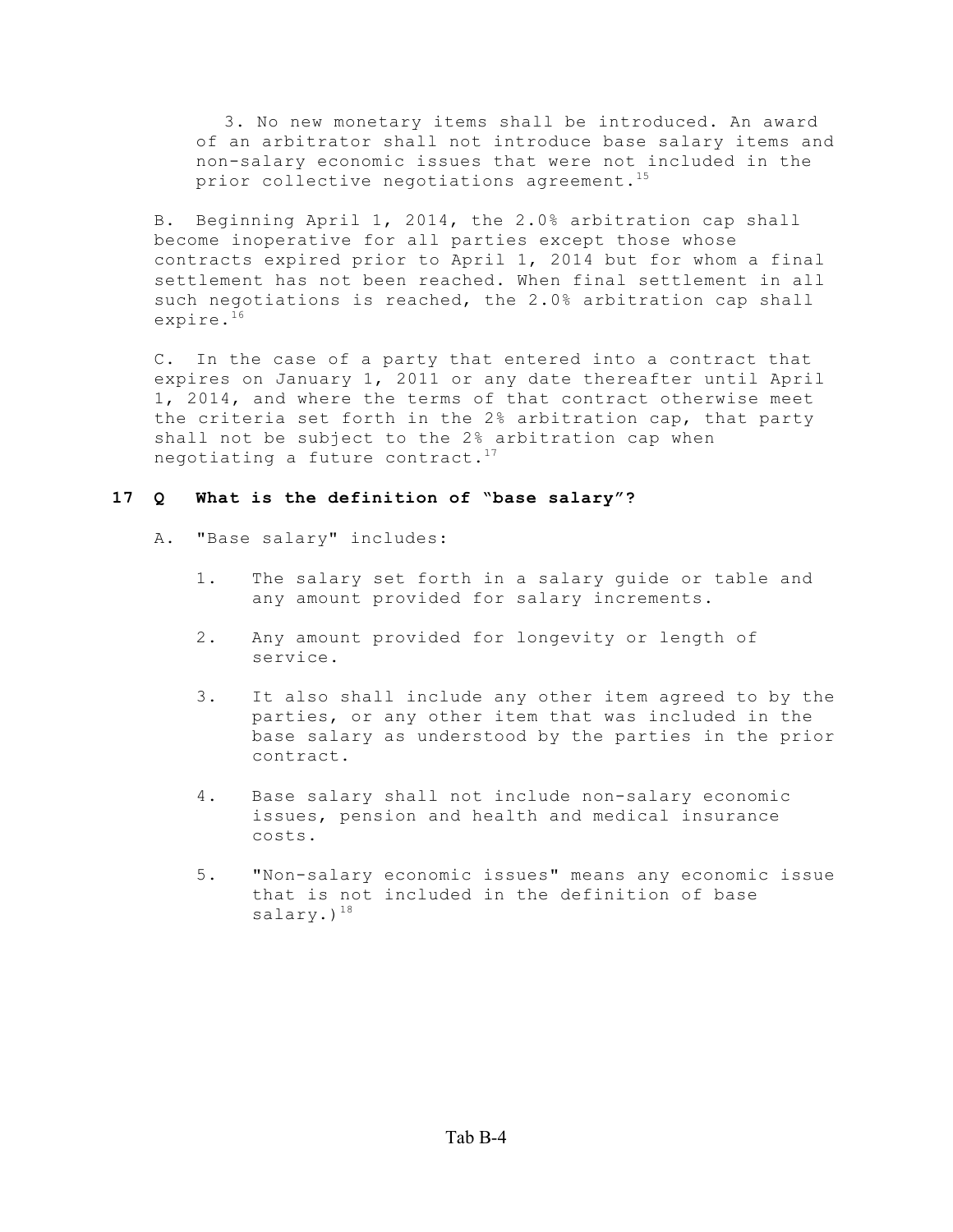#### **EXAMPLES**

How does the new law apply?

- **18 Q Contract expired 12/31/2009 IA petition filed in June 2010. Award pending (as of 1/1/11)**
	- A 2% cap on base salary does not apply (Contract began and ended before new law effective date)

All other time provisions**\***, in the new law including but not limited to new time lines for the arbitrator, fees, arbitrator selection do not apply (IA petition filed before new law effective date).

**\*Once issued: Appeal time of 7 days applies and Commission has 30 days to issue a decision. See FAQ No. 12.**

# **19 Q Contract expired 12/31/2009 Parties engaged in negotiations, mediation. IA petition filed 1/5/2011**

A 2% cap on base salary does not apply (Contract began and ended before new law effective date)

All other provisions in the new law including but not limited to new time lines, fees, arbitrator selection apply. (IA petition filed after new law effective date)

## **20 Q Contract expired 12/31/2010 IA petition filed 1/10/2011**

A 2% cap on base salary does not apply (Contract began and ended before new law effective date)

All other provisions in the new law including but not limited to new time lines, fees, arbitrator selection apply.

(IA petition filed after new law effective date)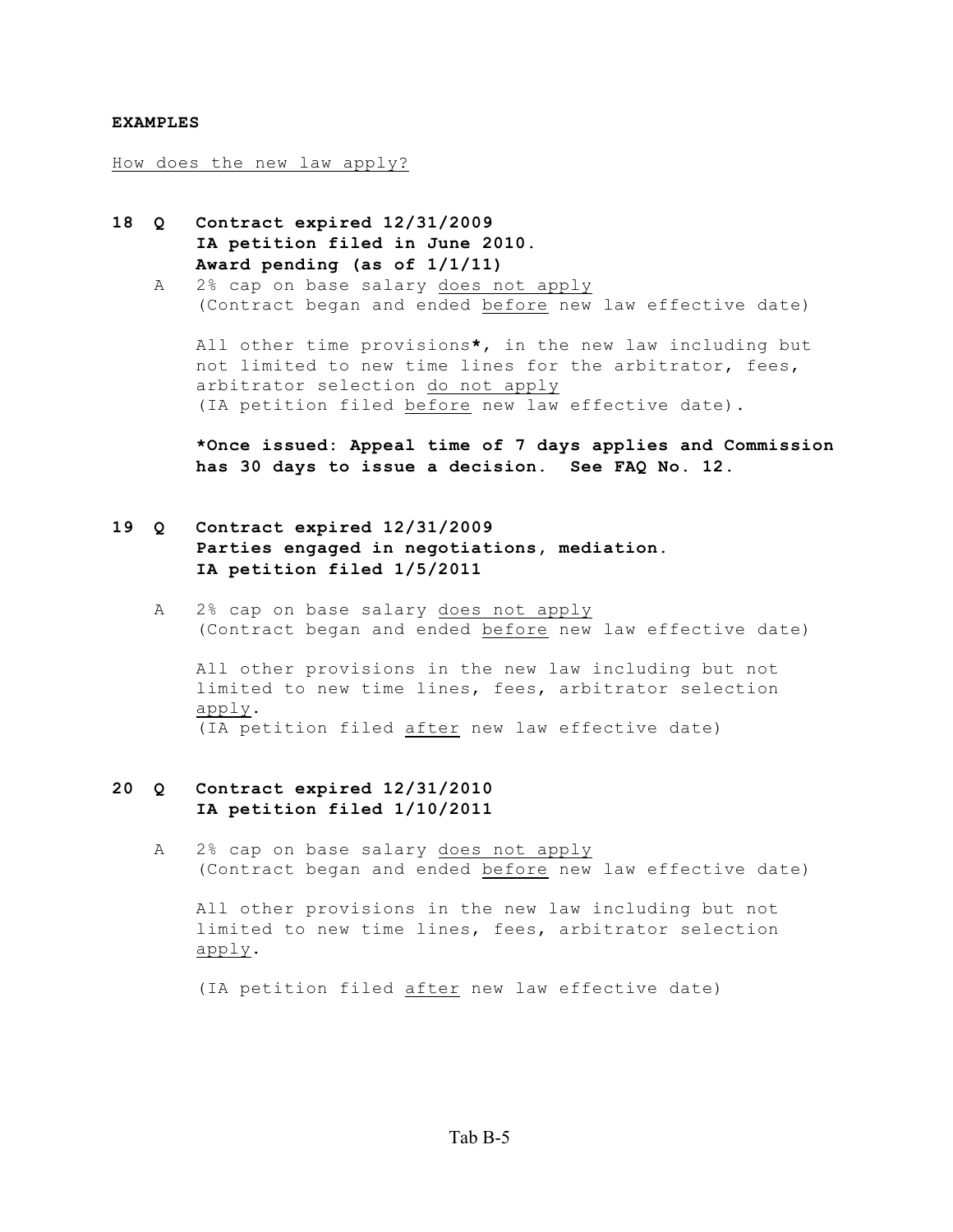# **21 Q Contract expires 6/30/2011 IA petition filed 7/1/2011**

A 2% cap on base salary applies (Contract began before and ended after new law effective date)

All other provisions in the new law including but not limited to new time lines, fees, arbitrator selection apply. (IA petition filed after new law effective date)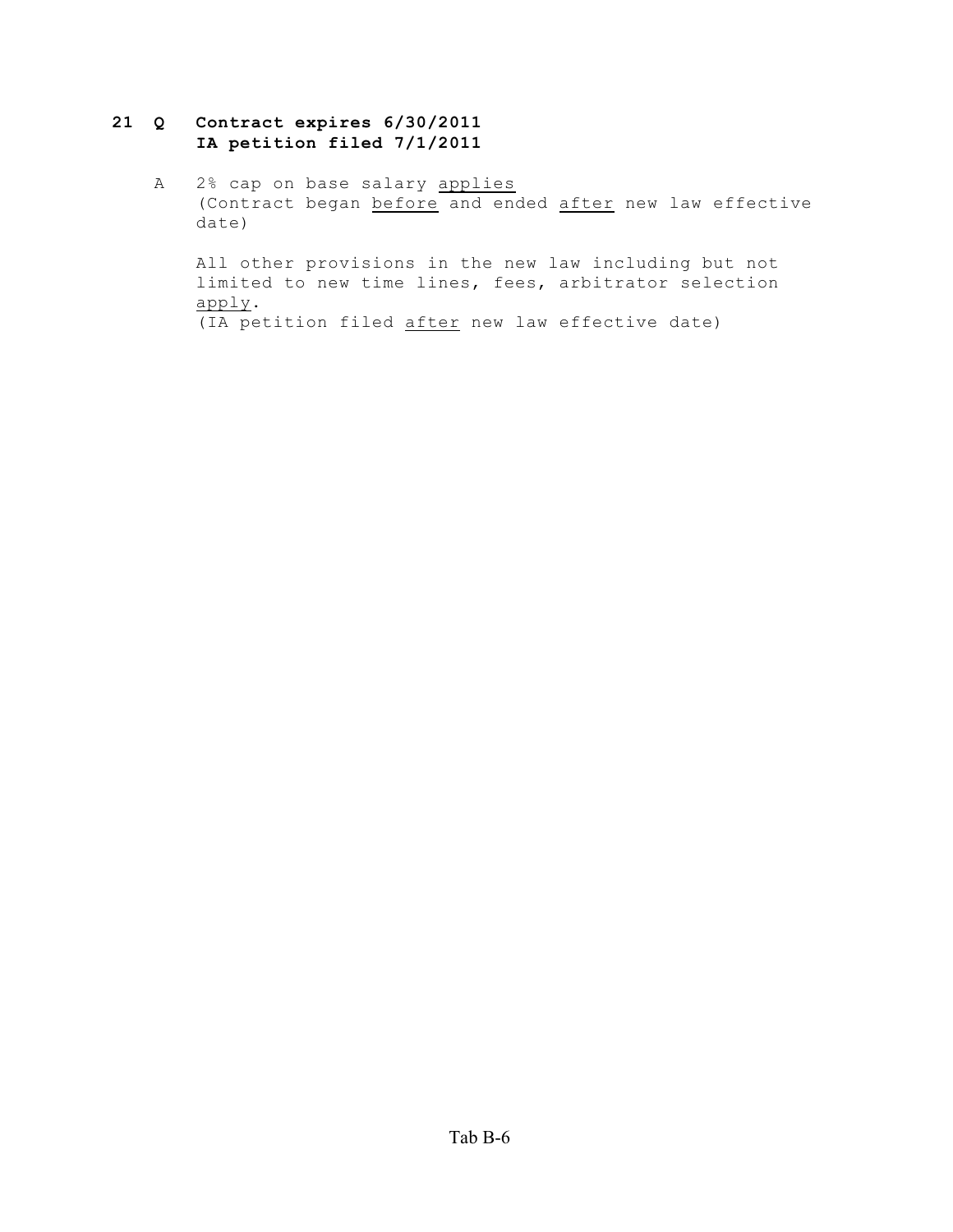#### Footnotes

- 1. N.J.S.A. 34:13A-16a(1)
- 2. N.J.S.A. 34:13A-16b(2)
- 3. N.J.A.C. 19:16-5.12
- 4. N.J.S.A. 34:13A-16d(2), as amended by P.L. 2010, Ch. 105
- 5. N.J.S.A. 34:13A-16e(1), as amended by P.L. 2010, Ch. 105
- 6. N.J.S.A. 34:13A-16b(2), as amended by P.L. 2010, Ch. 105
- 7. N.J.S.A. 34:13A-16d(2)**,** as amended by P.L. 2010, Ch. 105
- 8. N.J.S.A. 34:13A-16f(3), as amended by P.L. 2010, Ch. 105
- 9. N.J.S.A. 34:13A-16f(5), as amended by P.L. 2010, Ch. 105
- 10. N.J.S.A. 34:13A-16e(4), as amended by P.L. 2010, Ch. 105
- 11. N.J.S.A. 34:13A-16f(5)(b), as amended by P.L. 2010, Ch. 105
- 12. N.J.S.A. 34:13A-16f(5)(a), as amended by P.L. 2010, Ch. 105
- 13. N.J.S.A. 34:13A-16f(5)(a), as amended by P.L. 2010, Ch. 105
- 14. N.J.S.A. 34:13A-16f(6), as amended by P.L. 2010, Ch. 105
- 15. P.L. 2010, Ch 105, §2b
- 16. P.L. 2010, Ch 105, §4
- 17. P.L. 2010, Ch 105, \$4
- 18. P.L. 2010, Ch. 105, §2a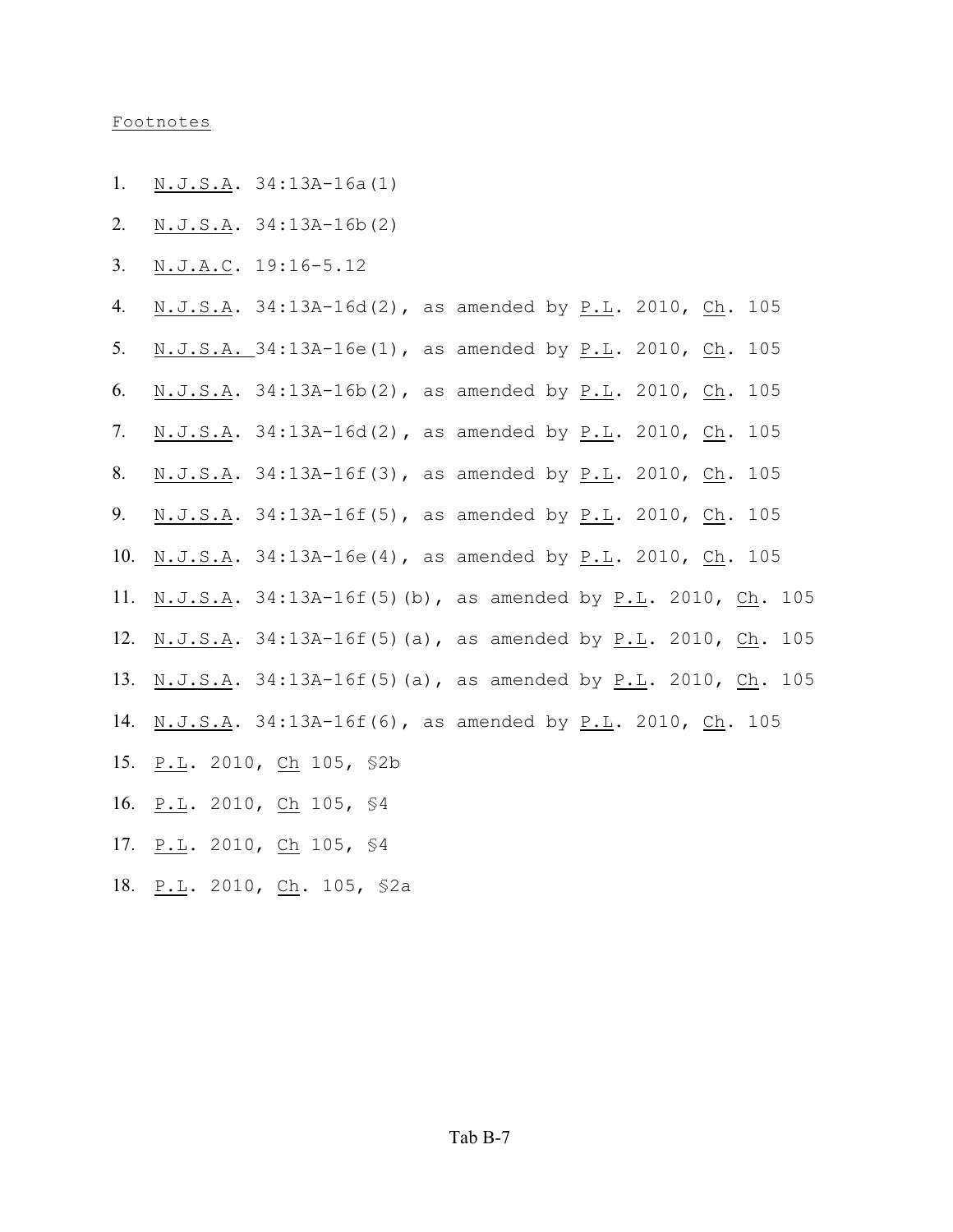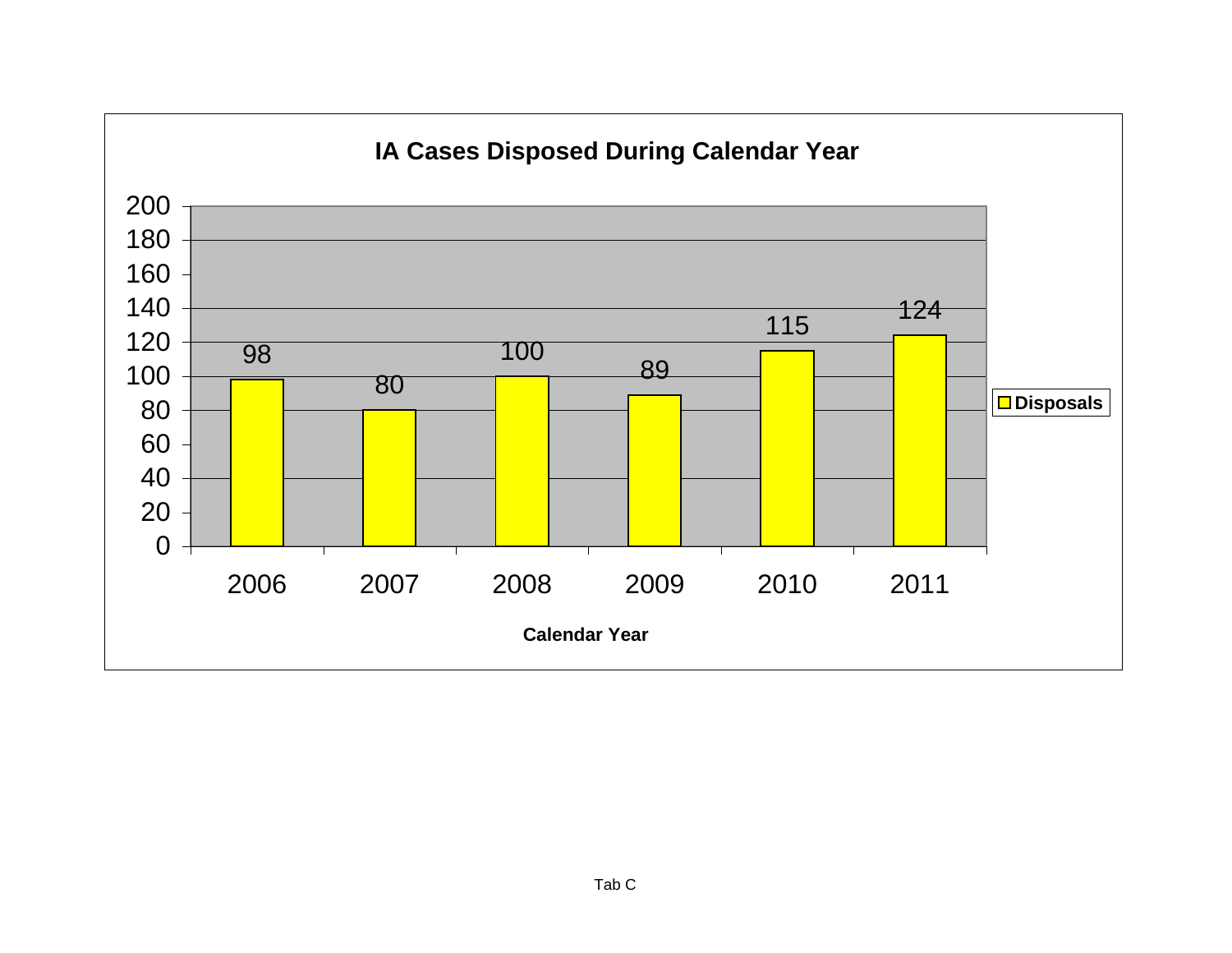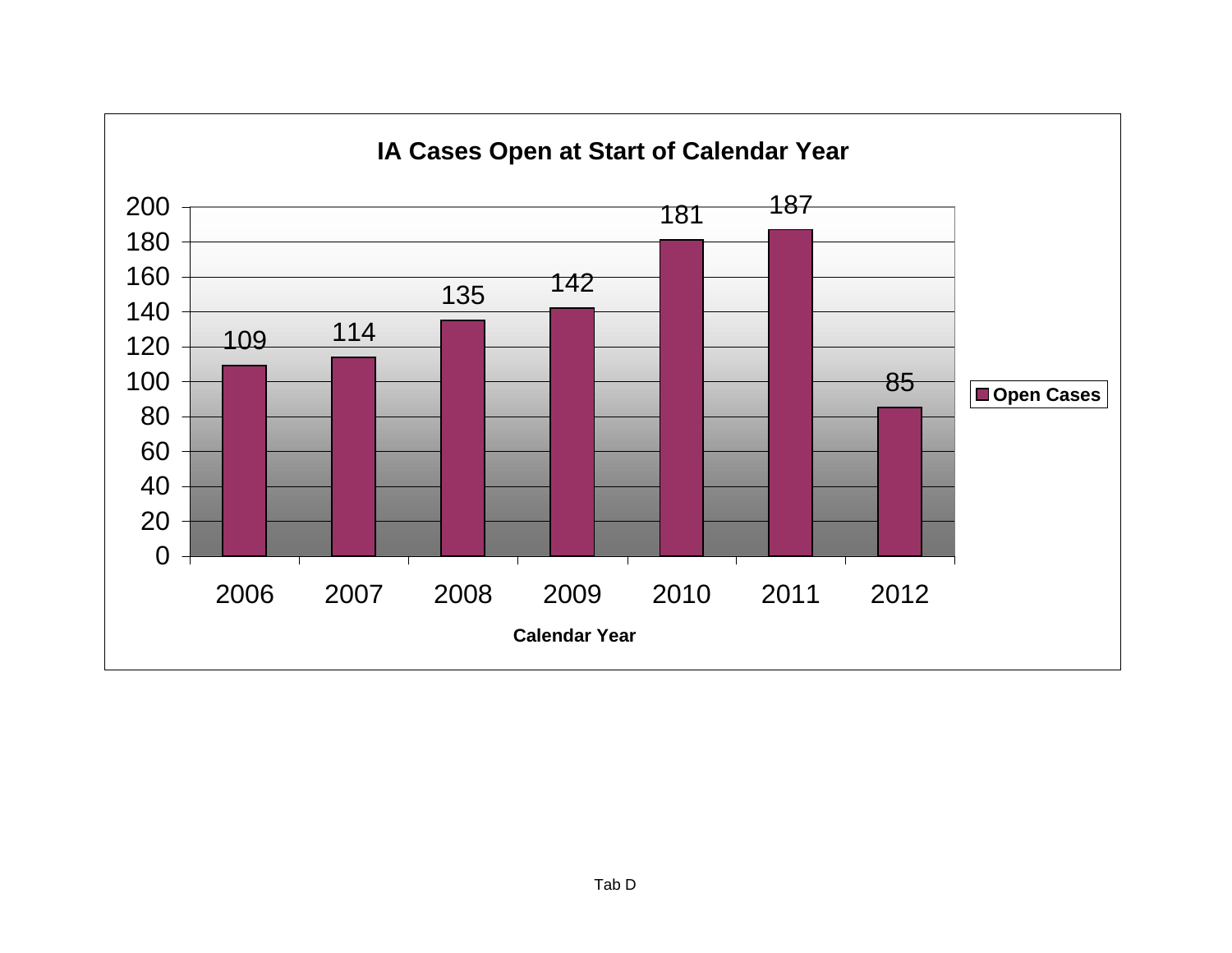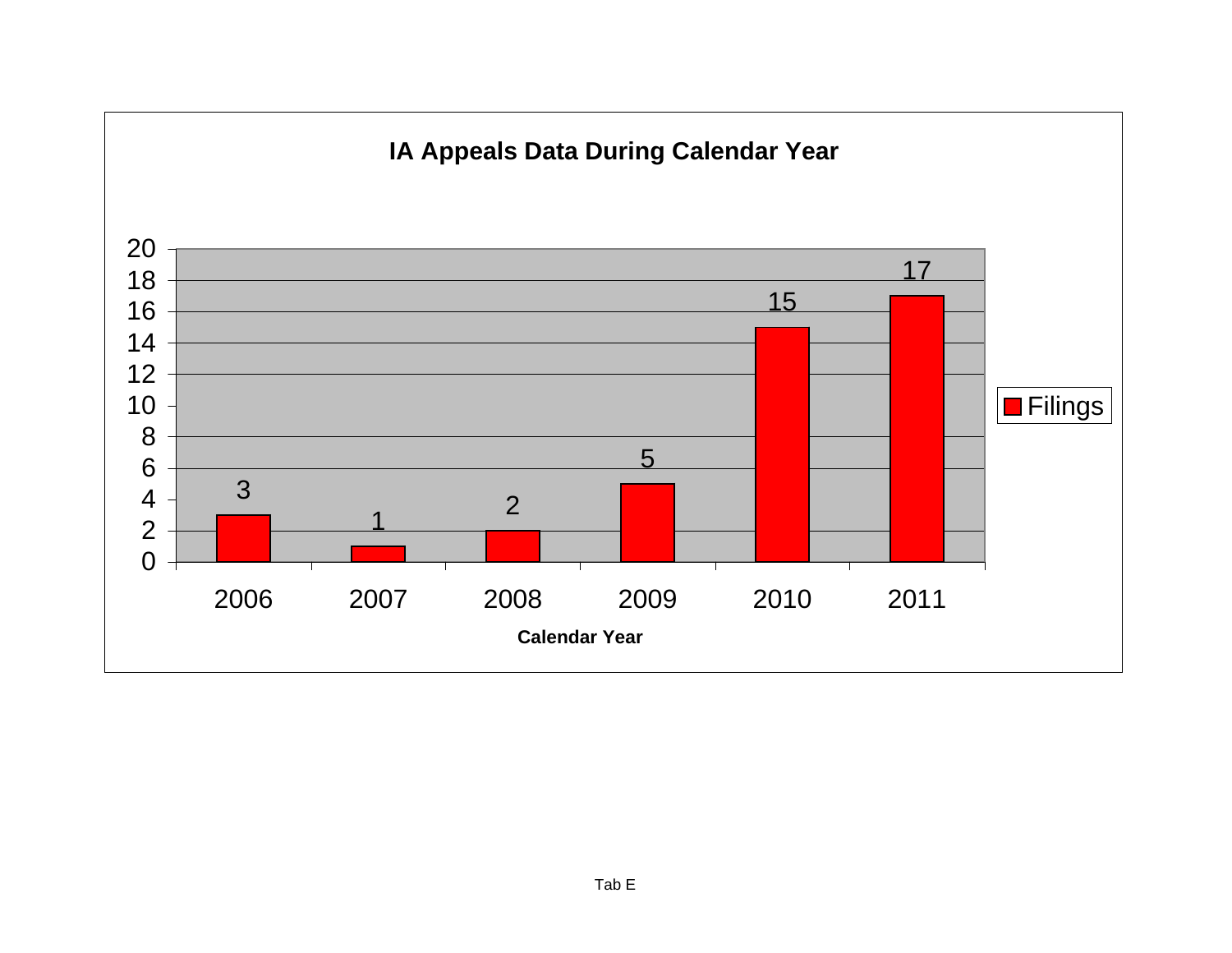

# **STATE OF NEW JERSEY PUBLIC EMPLOYMENT RELATIONS COMMISSION**

**PO Box 429 TRENTON, NEW JERSEY 08625-0429**

**www.state.nj.us/perc**

**ADMINISTRATION/LEGAL (609) 292-9830 CONCILIATION/ARBITRATION (609 292-9898 UNFAIR PRACTICE/REPRESENTATION (609) 292-6780**

*For Courier Delivery* **495 WEST STATE STREET TRENTON, NEW JERSEY 08618**

**FAX: (609) 777-0089 EMAIL: mail@perc.state.nj.us**

# **Notice to Public Employers - Public Sector Contracts**

N.J.S.A. 34:13A-8.2 provides that "public employers shall file with the commission a copy of any contracts negotiated with public employee representatives following consummation of negotiations." This requirement applies to all public sector employers.

An electronic, **signed and dated** copy, complete with **[certification](http://www.state.nj.us/perc/Collective_Bargaining_Agreement_Certification_2012.04.02.pdf)**, along with a word processing version (Word, WordPerfect, etc) of all past and current contracts for each bargaining unit not listed on PERC's website must be e-mailed to [contracts@perc.state.nj.us](mailto:contracts@perc.state.nj.us). Please refer to our website to review the contracts on file for your jurisdiction.

A listing, by employer, of available contracts for each bargaining unit is available on the PERC website Reference Page under [Contracts](http://www.state.nj.us/perc/html/reference.htm) by Unit.

Should no electronic version be available, a single sided,  $8\frac{1}{2}$  by 11 copy may be mailed to the agency PO Box. Contracts will **NOT** be accepted in booklet form. All contracts will be entered into our database and made available to the public through the Reference page of the Commission's web site, [www.state.nj.us/perc](http://www.state.nj.us/perc).

Additionally, N.J.S.A. 34:13A-16.8(d)(2), effective January 1, 2011 requires all public employers to provide copies of completed contracts from all bargaining units within the employer's jurisdiction. The law also requires a **summary of all costs and their impact** associated with the negotiated agreement for all bargaining units.

N.J.S.A. 34:13A-16.8(d)(2) provides that,

"…PERC is required to post on its website **all collective negotiations agreements** and interest arbitration awards entered or awarded after the date of enactment including a summary of contract or arbitration award terms in a standard format developed by the Public Employment Relations Commission to facilitate comparisons. All collective negotiations agreements shall be submitted to PERC within 15 days of contract execution."

*New Jersey Is An Equal Opportunity Employer*

## **Tab F**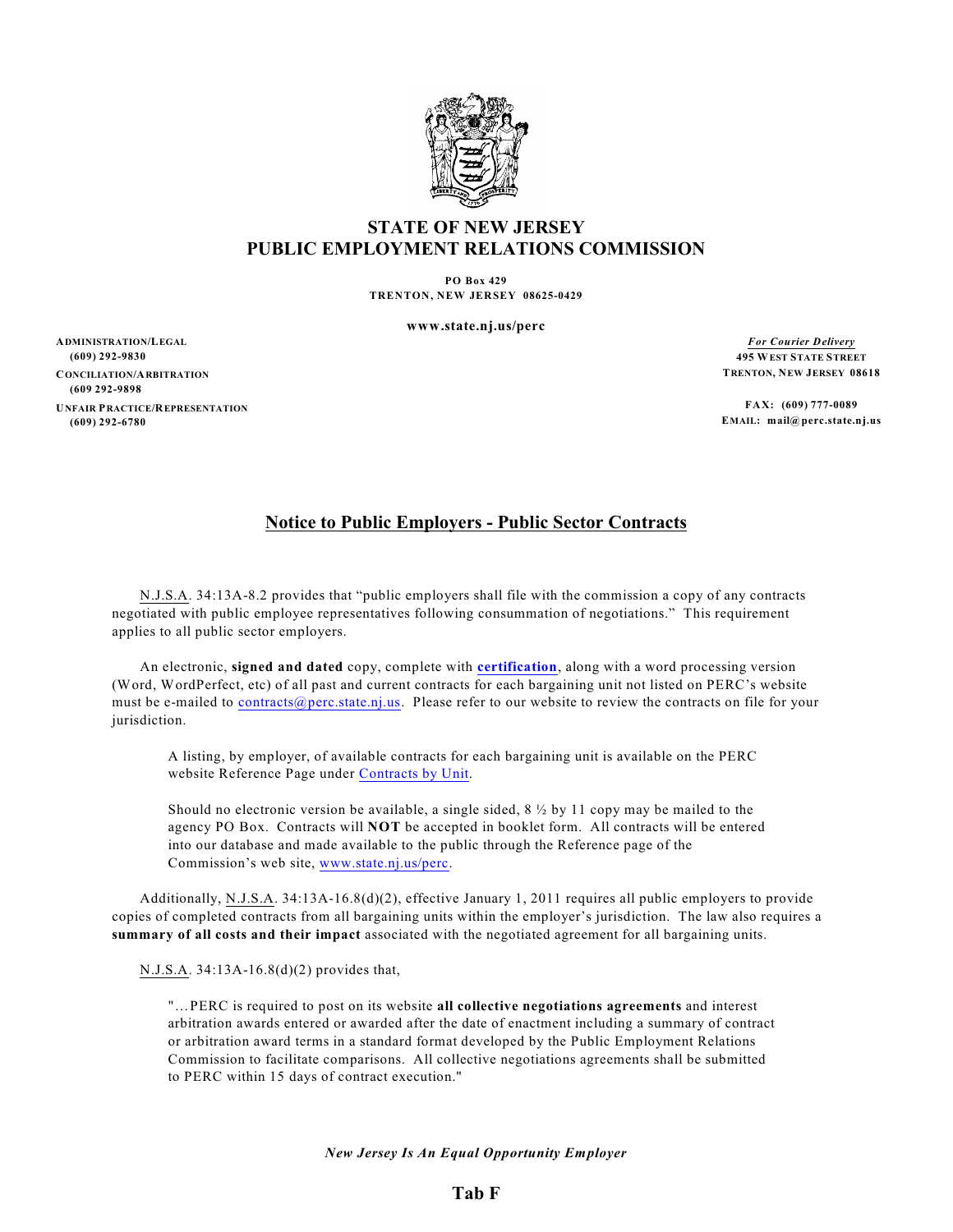There are separate forms for "police  $\&$  fire" and "non-police  $\&$  non-fire" public sector collective bargaining agreements, i.e. state, county, municipal and education employees.

The [non-police](http://www.state.nj.us/perc/Collective_Bargaining_Agreement_Summary_Form_Non-Police_and_Non-Fire_2012.03.28__Form_.pdf)  $\&$  non fire units' summary form highlights the negotiated costs associated with each unit, the costs for the new agreement and the estimated impact of the negotiated settlement.

The [summary](http://www.state.nj.us/perc/Collective_Bargaining_Agreement_Summary_Form_Police_and_Fire_2012.03.21__Form_.pdf) form for police and fire outlines the difference between economic and noneconomic items reported in the previous agreement, details the increased items included in the newly negotiated agreement and the impact of those changes, pursuant to N.J.S.A. 34:13A- $16.8(d)(2)$ .

A summary form must be completed (and e-mailed to [contracts@perc.state.nj.us](mailto:contracts@perc.state.nj.us).) for any contract that begins on or after January 1, 2010 and settled, entered into or awarded after January 1, 2011. This request applies regardless if PERC has already received the contract.

[Directions](http://www.state.nj.us/perc/html/reference.htm) and sample forms are provided to assist in the completion of the requested summary forms. Please complete the **summary form and [certification](http://www.state.nj.us/perc/Collective_Bargaining_Agreement_Certification_2012.04.02.pdf)**, then submit an electronic, signed and dated copy of the form and certification along with a word processing version (Word, WordPerfect, etc) of all past and current contracts for each bargaining unit.

Thank you for your compliance with this statutory requirement. If you have any question regarding this letter or your obligation, please contact PERC at (609) 292-9898.